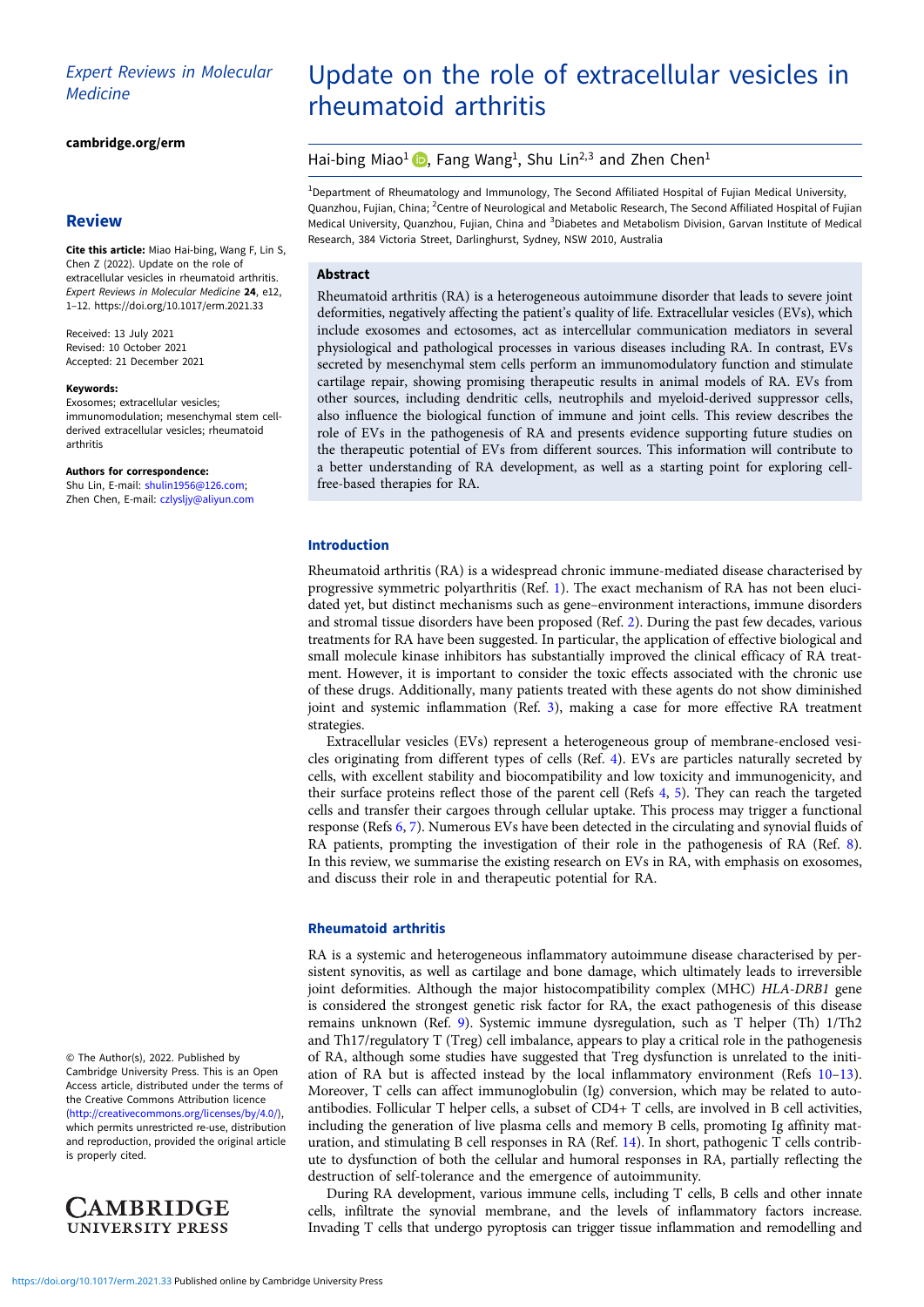might play a role in the chronic nature of synovitis (Refs [15,](#page-8-0) [16\)](#page-8-0). Fibroblast-like synovial cells (FLSs) interact with these inflammatory components, lose their contact inhibition potential, downregulate cell apoptosis and become functionally transformed into pro-inflammatory effector cells, further prolonging and aggravating the inflammation of the synovial membrane. They also actively promote the flow of immune cells and express a variety of inflammatory cytokines, mediators and extracellular proteases, thereby exacerbating the pathogenesis of RA (Refs [17](#page-8-0)–[19\)](#page-8-0). Furthermore, FLS-derived interleukin 6 (IL-6) promotes the transformation of Foxp3 + CD4+ T cells into Th17 cells, which are more capable of inducing osteoclast production than any other T cell subset (Ref. [20](#page-8-0)). Additionally, bone erosion is promoted by antibodies against citrullinated proteins and abnormally elevated concentrations of cytokines, such as IL-1, IL-6, IL-17 and tumour necrosis factor alpha (TNF- $\alpha$ ) (Ref. [18\)](#page-8-0). Macrophages also play an important role in RA. It has been reported that the M1/M2 ratio is higher in RA synovial fluid, indicating that macrophages are polarised towards a pro-inflammatory phenotype (Ref. [21\)](#page-8-0). These macrophages are one of the main sources of TNF- $\alpha$ , which is an important enhancer of osteoclastogenesis (Ref. [21\)](#page-8-0). Briefly, the complex network of pathogenic mediators, including FLSs and immune cells, as well as the abnormal levels of cytokines and signalling molecules (IL-1, IL-6, TNF- $\alpha$ , IL-17, etc.), help induce persistent synovitis and joint destruction.

## Extracellular vesicles

EVs are a heterogeneous group of vesicles released by all types of cells, which cannot replicate on their own. The names of EV subtypes mentioned in the literature are not consistent (including exosomes, nanovesicles, microvesicles, microparticles, ectosomes, oncosomes and many others). Here, we considered EVs to include exosomes and ectosomes, and designated those <200 nm as small EVs (sEVs) in accordance with The International Society for Extracellular Vesicles 2018 (Refs [22,](#page-8-0) [23\)](#page-8-0).

## Biogenesis and characteristics of EVs

Generally, EVs can be divided into two major categories based on their biogenesis [\(Fig. 1\)](#page-2-0). Ectosomes, which include microvesicles and microparticles and range from ∼50 nm to 1 μm in diameter, bud directly from the plasma membrane. Exosomes are smaller, ranging from 40 to 160 nm (∼100 nm on average), originate from the endosomal pathway, and usually express CD63, CD81 and CD9 on their surface (Ref. [23](#page-8-0)). Unlike that for ectosomes, exosome biogenesis normally involves two invaginations of the plasma membrane. The first invagination induces cup-shaped vesicles, which form early endosomes and then mature into late sorting endosomes. The second inward invagination involves the endoplasmic membrane and leads to the formation of intracellular multivesicular bodies containing intraluminal vesicles. After the intracellular multivesicular bodies fuse with the plasma membrane, the intraluminal vesicles are released through exocytosis as the final exosomes (Refs [4,](#page-8-0) [24\)](#page-8-0). In terms of physical characteristics, there is overlap between ectosomes and exosomes, and it remains difficult to assign EVs to specific biological pathways in practice (Ref. [22](#page-8-0)). Dennis et al. suggested that membrane-associated annexin A1 is a potential marker specific for ectosomes that can distinguish them from exosomes (Ref. [25\)](#page-8-0). In addition, endosomal sorting complexes required for transport, along with accessory proteins such as tumour susceptibility gene 101 (TSG101), and apoptosis-linked gene 2-interacting protein X have been implicated in the origins of EVs and the pathways of biogenesis (Ref. [26](#page-8-0)). Some of these molecules have been used as biomarkers for EVs (Ref. [27\)](#page-8-0).

There is presently no consensus on the classification of EVs. Exploring the mechanism underlying the biogenesis of EVs could help identify potential EV subtype-specific markers and thus enable a more accurate characterisation of EVs.

## Cargoes and functions of EVs

EVs have key roles in cell-to-cell communication. Studies have indicated that EVs can transfer their contents to elicit functional responses, and several studies have shown that they can mediate signalling pathways through surface receptor contact between cells (Refs [28](#page-8-0)–[30](#page-8-0)). EVs contain thousands of different bioactive molecules, including surface proteins, intercellular proteins, amino acids, metabolites, mRNAs, non-coding RNA species and DNA (Refs [25](#page-8-0), [31,](#page-8-0) [32\)](#page-8-0). EVs play an active role in different processes, such as angiogenesis, antigen presentation, cellular homoeostasis, inflammation and immunomodulation (Refs [30,](#page-8-0) [33](#page-8-0)–[35](#page-8-0)). Exosomal microRNAs (miRNAs) have been shown to act as biomarkers and mediators in the pathophysiology of various diseases (Refs [35](#page-8-0), [36](#page-8-0)). As natural particles secreted from cells, EVs possess excellent stability and biocompatibility and low toxicity and immunogenicity, making them promising nextgeneration drug candidates (Refs [5](#page-8-0), [37\)](#page-8-0).

Technologies and methodologies for the study of EVs are being constantly improved. Previous studies have reported that double-stranded DNA (dsDNA) and dsDNA-binding histones are related to EVs (Refs [31](#page-8-0), [32,](#page-8-0) [38\)](#page-8-0). However, a recent study used stepwise high-resolution density gradients and direct immunoaffinity capture to characterise the materials in the EV and the nanoparticle component. The results showed that no dsDNA or DNA-binding histones was detected in the sEV fractions, suggesting that sEVs are not vehicles of active DNA release (Ref. [25](#page-8-0)). In addition, the study further demonstrated that many of the presumed components of exosomes (such as annexin A2, histones, the glycolytic enzyme GAPDH, etc.) were absent from classical exosomes expressing CD63, CD81 and CD9 (Refs [25,](#page-8-0) [32](#page-8-0)). This shows that the precise identification of the molecular component of EVs needs to be further improved.

## Mesenchymal stem cell-derived EVs and immunomodulation

Mesenchymal stromal cells (MSCs) are a class of heterogeneous stem cells capable of self-renewal and multipotency. They can be obtained from many types of tissues, such as bone marrow, adipose tissue, umbilical cord, placenta, gingival tissue, perios-teum and synovium (Refs [39](#page-8-0)-[41\)](#page-8-0) ([Fig. 1\)](#page-2-0). MSCs have been widely investigated in autoimmune diseases, including RA, owing to their immunomodulatory and regenerative properties. Recently, EVs derived from different sources of MSCs have been explored as a novel strategy for cell-free therapy in various diseases, including RA (Refs [35,](#page-8-0) [42](#page-8-0)–[44\)](#page-9-0). Based on current studies, EVs of MSCs have been demonstrated to be one of the important mediators for MSCs to exert their functions, and can perform the indispensable functions of their parental cells (Refs [42](#page-8-0)–[45\)](#page-9-0).

The immunomodulatory capacity of MSC-derived EVs (MSC-EVs) extends the effect of their parental cells to various effector cells in both innate and adaptive immunity (Refs [46](#page-9-0)–[49](#page-9-0)). Generally, MSC-EVs suppress T cell proliferation and activation, regulate T cell differentiation and modulate the balance of Th1/Th2 and Treg/Th17 cells (Refs [43](#page-9-0), [46](#page-9-0), [47\)](#page-9-0). In addition, MSC-EVs inhibit B cell proliferation and produce Ig (Refs [47,](#page-9-0) [49](#page-9-0)). MSC-EVs also modulate innate immune activities, such as macrophage polarisation towards the M2-like phenotype and the maturation of dendritic cells (DCs), which is required for the induction of effector T cells (Ref. [48](#page-9-0)).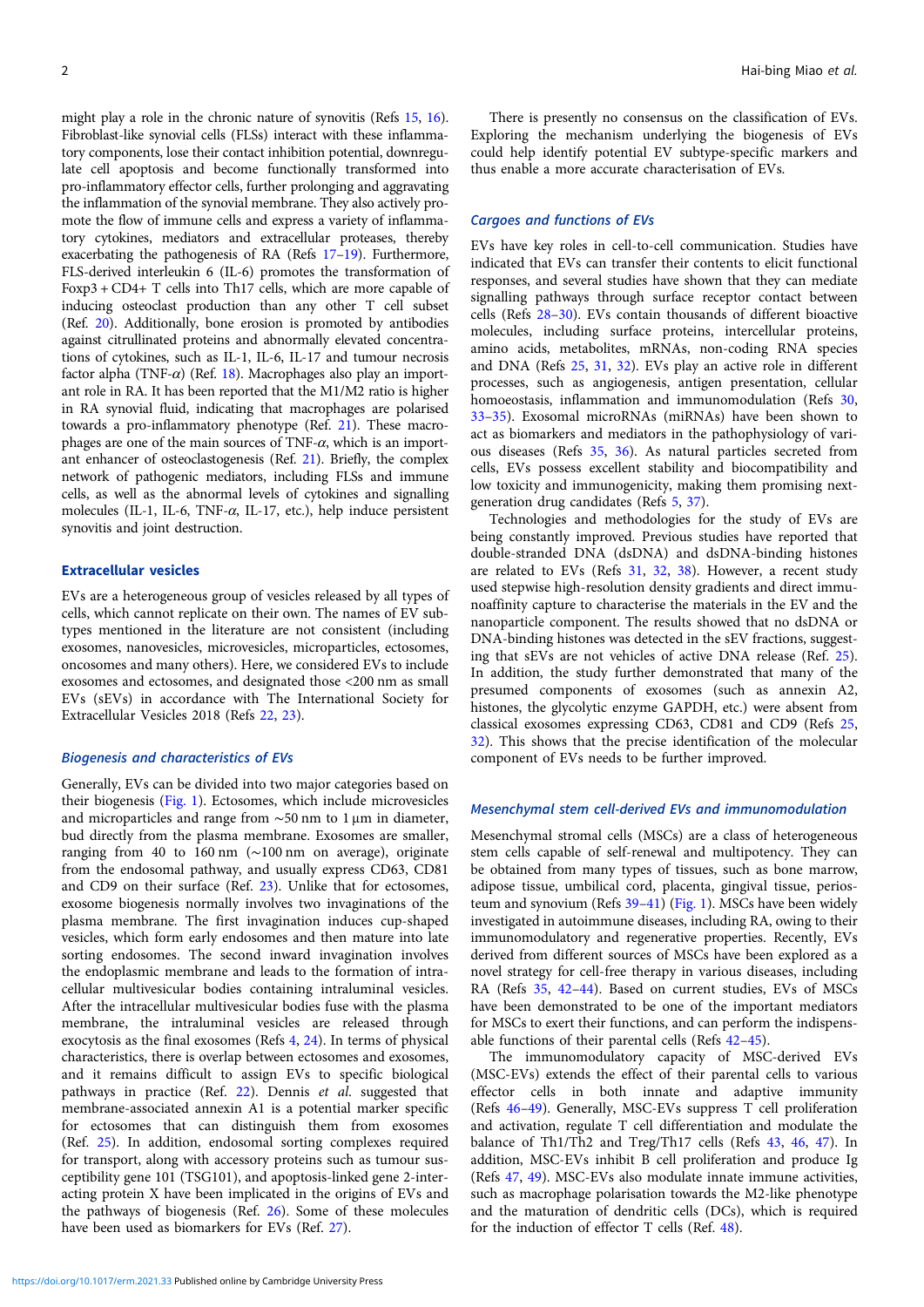<span id="page-2-0"></span>

Fig. 1. EVs from different sources of mesenchymal stem cells and their biogenesis pathways. The biogenesis of EVs (including exosomes and ectosomes) from different sources of MSCs follows a general process of EV production. Generally, ectosomes derive from direct budding from the plasma membrane, whereas exosomes result from two invaginations of the plasma membrane. EVs arrive at recipient cells and elicit functional responses via cellular uptake. EVs contain abundant cargoes (including DNAs, RNAs, proteins, lipids, etc.). Several surface molecules such as CD9, CD81 and CD63 can help to identify the origins of EVs from MSCs. ALIX, apoptosis-linked gene 2-interacting protein X; AMSC-EVs, adipose tissue mesenchymal stem cell-derived extracellular vesicles; BMSC-EVs, bone marrow mesenchymal stem cell-derived extracellular vesicles; ESCRT, endosomal sorting complexes required for transport; EVs, extracellular vesicles; HSP70, heat shock protein 70; MHC, major histocompatibility complex; MSC-EVs, mesenchymal stem cells; OE-MSC-EVs, olfactory ecto-mesenchymal stem cell-derived extracellular vesicles; TSG101, tumour susceptibility gene 101; UCMSC-EVs, umbilical cord mesenchymal stem cell-derived extracellular vesicles.

However, the impact of MSC-EVs on the immune response may be inconsistent in EVs from different origins and different experimental context (Refs [50](#page-9-0)–[52\)](#page-9-0). One study reported that human bone marrow mesenchymal stem cells (BMSCs) isolated by ultracentrifugation and identified by flow cytometry had lower effects on T cell proliferation and plasma cell antibody formation than their parental cells (Ref. [52](#page-9-0)). Also, EVs from human adipose tissue-derived mesenchymal stem cells confirmed by cryo-electron microscopy cannot reduce the number of memory B cells and induce regulatory B cells (Ref. [51](#page-9-0)). Through the separation of EVs from the supernatant of urine stem cells by ultracentrifugation, and the identification of their characteristics by transmission electron microscopy, nanoparticle tracking and western blotting, Zidan et al. showed that these EVs could stimulate the differentiation of B cells and the production of IgM antibodies. Similar results were obtained when the experiment was repeated with purified B cells. Inside MSC-EVs, the authors reported the presence of B-cell activating factor and a proliferation-inducing ligand, as well as IL-6 and CD40L, all of which play central roles in B cell stimulation (Ref. [50\)](#page-9-0).

The contradictory findings of these studies may result from the different sources of EVs and the consequent difference in the abundance of cargo in the vesicles. Some of the differences can also be explained by the different methodologies involved, including EV purification and quantitative methods. Further evidence will be needed to clarify the role of EVs in relation to their origins and experimental context.

## Role of EVs in the pathogenesis of RA

EVs were found to be significantly more abundant in the circulation and synovial fluid of RA patients than in those of healthy controls or patients with other types of inflammatory arthritis such as osteoarthritis (Refs [8,](#page-8-0) [53](#page-9-0)). EVs, and particularly exosomes, are internalised by the recipient cells and play an important role in the pathogenesis of RA by transferring their contents and regulating cell signalling pathways. The origin of EVs in the circulation and synovial fluid of RA patient remains unclear. Most studies have shown that platelets are the main source of EVs. In addition, evidence points also to monocytes, lymphocytes, red blood cells and local stromal cells and tissue cells (Ref. [8\)](#page-8-0).

#### EVs are involved in the immunopathology of RA

EVs from the circulation and synovial fluid can dysregulate T cell proliferation and differentiation, disrupt the Th17/Treg balance and alter the levels of inflammatory cytokines. The exosomal miR-17 level is upregulated in circulating exosomes of RA patients and inhibits Treg differentiation by suppressing the expression of transforming growth factor beta (TGF-β) receptor II (Ref. [54](#page-9-0)). An important pathological feature of RA is the hypoxic microenvironment (Ref. [55\)](#page-9-0). When the exosomes of FLSs in an RA model are exposed to hypoxic conditions in vitro, the level of exosome miR-424 increases. Furthermore, exosomal miR-424 negatively regulates the expression of FOXP3 and increases the levels of pro-inflammatory cytokines IL-17, IL-22, IL-1 $\beta$  and TNF- $\alpha$ in RA mice (Ref. [56](#page-9-0)) [\(Table 1](#page-3-0)). In addition to changes in the distribution of miRNAs in EVs, surface molecules are also involved in the pathogenesis of RA. Programmed death 1 (PD-1) is an inhibitory molecule that regulates T cells (Ref. [57](#page-9-0)). A recent study showed that EVs in the plasma and synovial fluid of RA patients express PD-1 receptor and can transfer it to co-cultured lymphocytes. Although, co-culture of EVs and lymphocytes showed that transferring PD-1 could not reverse the proliferation of T cells induced by EVs (Ref. [58\)](#page-9-0). Interestingly, one previous study identified the enhanced expression of PD-1 in the synovium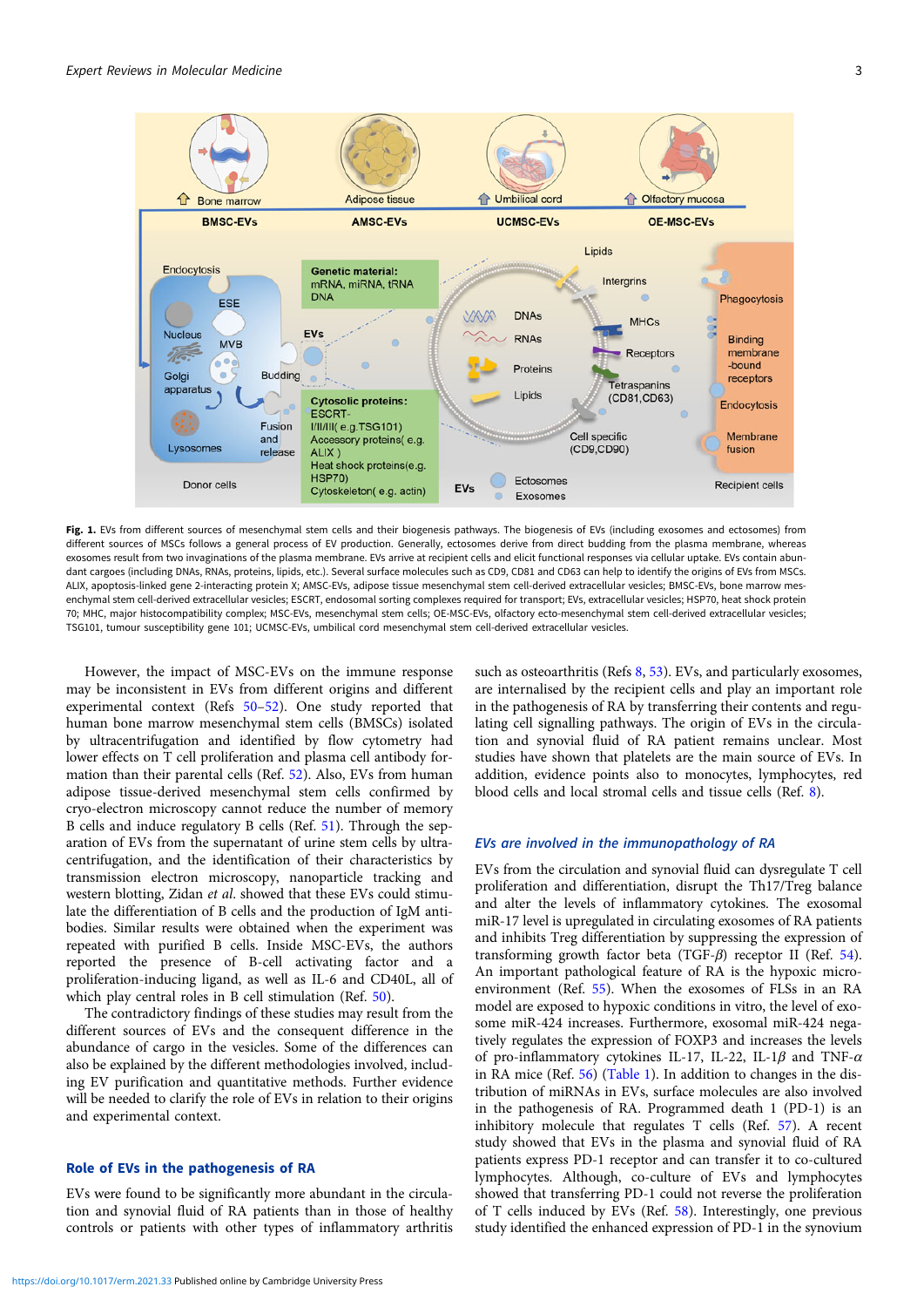<span id="page-3-0"></span>

| Table 1. Potential function of exosomal microRNA in the pathogenesis of RA |  |  |
|----------------------------------------------------------------------------|--|--|
|----------------------------------------------------------------------------|--|--|

| Source                       | MicroRNA      | Molecular effect                                                                                                                                             | Ref. |
|------------------------------|---------------|--------------------------------------------------------------------------------------------------------------------------------------------------------------|------|
| Blood (patients)             | $miR-548a-3p$ | Increased proliferation and activation of $pTHP-1$ cells via the $TLR4/NF\text{-}kB$ signalling pathway                                                      | 81   |
| Plasma (patients)            | $miR-17$      | Decreased number of Treg cells because of suppressed TGFBR II expression                                                                                     | 54   |
| Serum (patients)             | miR-60891     | Increased proliferation and activation of macrophage-like THP-1 cells via TLR4 signalling                                                                    | 82   |
| FLS (animal<br>model)        | miR-221-3p1   | Suppressed expression of Dkk2 in osteoblasts and differentiation of primary osteoblasts                                                                      | 64   |
| FLS (patients)               | miR-1061      | Decreased chondrocyte proliferation and migration, accelerated apoptosis and involvement of the<br>RANKL/RANK/OPG axis via downregulation of PDK4 expression | 67   |
| Synovial fluid<br>(patients) | miR-574-5p1   | Activated signalling through the TLR7/8 pathway, increased osteoclastogenesis and increased IFN- $\alpha$ and<br>IL-23 mRNA levels in CD14+ monocytes        | 76   |

Dkk2, dickkopf WNT signalling pathway inhibitor 2; FLS, fibroblast-like synovial cells; IFN-α, interferon alpha; IL, interleukin; NF-κB, nuclear factor kappa-Β; OPG, osteoprotegerin; PDK4, pyruvate dehydrogenase kinase 4; RANK, receptor activator of nuclear factor kappa-Β; RANKL, receptor activator of nuclear factor kappa-Β ligand; TGFBR II, transforming growth factor beta receptor 2; TLR, Toll-like receptor; Treg, regulatory T cells.

of RA patients and that PD-1-induced suppression of T cell proliferation and production of cytokines such as interferon-γ (IFN- $\gamma$ ) were impaired by synovial inflammation (Ref. [59](#page-9-0)). This evidence suggests the insufficient effect of EV-transported PD-1, which deserves further investigation. TNF- $\alpha$  is a vital cytokine involved in the development of RA. Zhang et al. showed that TNF- $\alpha$  on exosomes from FLSs of RA patients (RA-FLS-exos) might affect T cell activation-induced cell death and render these activated T cells resistant to apoptosis (Ref. [60\)](#page-9-0). In addition, several molecules on EVs can be recognised as autoantigens after citrullination in RA, thereby participating in formation of the immune complex (Ref. [61\)](#page-9-0). Therefore, EVs might drive the pathogenesis of RA through immune complex-mediated pathways. A recent study showed that circulating EVs, mainly immune complex-EVs from seropositive RA, could activate monocytes and stimulate the release of inflammatory factors IL-1β, IL-6 and TNF- $\alpha$  (Ref. [61](#page-9-0)). In another study, the co-culture of monocytederived macrophages with circulating immune complex-EVs from RA patients revealed the M1-like profile of macrophages, thus enhancing T cell proliferation and significantly decreasing the frequency of dead B cells in co-cultures (Ref. [62\)](#page-9-0). In summary, EVs participate in various immune activities related to RA development.

#### EVs are involved in joint destruction

EVs, mainly synovial-derived EVs from RA patients, play a role in cartilage failure and joint impairment. An in vitro study has shown that RA-FLS-exos reduce osteoblast proliferation, mineralisation and differentiation (Ref. [63\)](#page-9-0). Moreover, miR-221-3p levels were found to be upregulated in FLS-exos stimulated by mouse TNF, thereby negatively controlling the differentiation and mineralisation of skull osteoblasts in vitro (Ref. [64\)](#page-9-0). In addition, exosomes from the synovial fluid of RA patients are detected more readily by the receptor activator of nuclear factor kappa B (NF-κB)-ligand and present greater osteoclast formation potential than those of patients with osteoarthritis and ankylosing spondylitis (Refs [53,](#page-9-0) [65\)](#page-9-0). Interestingly, circulating exosomes might exert the opposite effect. Compared with exosomes from healthy donors, circulating EVs from RA patients have been shown to inhibit osteoclast formation in vitro, indicating that circulating exosomes can exert a protective effect on bone resorption (Ref. [66\)](#page-9-0). Moreover, RA-FLS-exos can suppress the proliferation and migration of chondrocytes and promote their apoptosis (Ref. [67](#page-9-0)). Several enzymes that promote matrix degradation, such as hexosaminidase D, are also related to EVs in RA. Early studies found that microparticles from T cells and monocytes could effectively induce pro-inflammatory mediators, chemokines and matrix-degrading enzymes in synovial fibroblasts, thereby

aggravating angiogenesis, matrix degradation and cartilage damage in RA (Ref. [68](#page-9-0)). Collectively, EVs participate in the pathogenesis of RA by dysregulating bone and cartilage homoeostasis.

#### EVs are involved in the Toll-like receptor signalling pathway

The Toll-like receptor (TLR) pathway is related to the pathogenesis of RA (Refs [69,](#page-9-0) [70](#page-9-0)). TLRs play an important role in triggering an immune response and inflammation (Ref. [71](#page-9-0)). TLR-mediated inflammation is believed to be involved in osteoclast-mediated bone erosion and joint vascularisation in RA (Refs [72](#page-9-0)–[74](#page-9-0)). TLR activation influences the biological properties of released EVs. EVs can protect their ligands and even influence the response following ligand binding to TLRs. EVs protect and deliver their contents between cells in the extracellular environment (Refs [75](#page-9-0)–[77](#page-9-0)), affecting intercellular communication.

The synovial tissue of RA patients has high levels of TLR3 and extracellular RNA (Ref. [78](#page-9-0)). EVs containing the TLR3 ligand polyinosinic-polycytidylic acid can efficiently transfer a limited amount of this content to synovial fibroblasts and reverse their natural pro-apoptotic behaviour. As a result, they may contribute to the formation of invasive synovial tissue capable of impairing articular cartilage (Refs [75](#page-9-0), [79\)](#page-9-0). High levels of miR-574-5p were detected in sEVs from both the synovial fluid and serum samples of RA patients. The overexpression of miR-574-5p in sEVs was reported to significantly increase osteoclastogenesis and elevate IL-23 and IFN- $\alpha$  mRNA levels in CD14+ monocytes via TLR7/8 (Ref. [76\)](#page-9-0). TLR7, which is elevated in RA, resides mainly in RA synovial fluid macrophages. miR-let-7b is a potential endogenous ligand of TLR7 (Ref. [80\)](#page-9-0), and EVs containing miR-let-7b can reprogram M1 macrophages from RA primitive or anti-inflammatory macrophages through TLR7 ligation, thereby promoting the development of arthritis (Ref. [80\)](#page-9-0). In addition, the expression of miR-6089 and miR-548a-3p, both of which can target TLR4 and thus inhibit the production of inflammatory cytokines IL-6, IL-29 and TNF- $\alpha$  in induced macrophage-like human acute monocytic leukemia cell lines (THP-1), was found to be significantly lower in exosomes from serum samples of RA patients (Refs [81,](#page-9-0) [82](#page-9-0)).

Oxidative stress is a hallmark of chronic diseases, including RA. Oxidative stress-derived EVs (stress EVs) were shown to be endogenous danger signals that can activate TLR4, leading to the expression of inflammation-related genes, such as CCL24 and IL-23. Interestingly, inflammation resolution-related gene expression which cannot be induced by lipopolysaccharides was shown to be enhanced during the activation of stress EVs (Refs [77](#page-9-0), [83](#page-9-0)). Furthermore, stress EVs could not induce tolerance in THP-1 macrophages to subsequent stress EV or lipopolysaccharide treatment, although macrophage stimulation by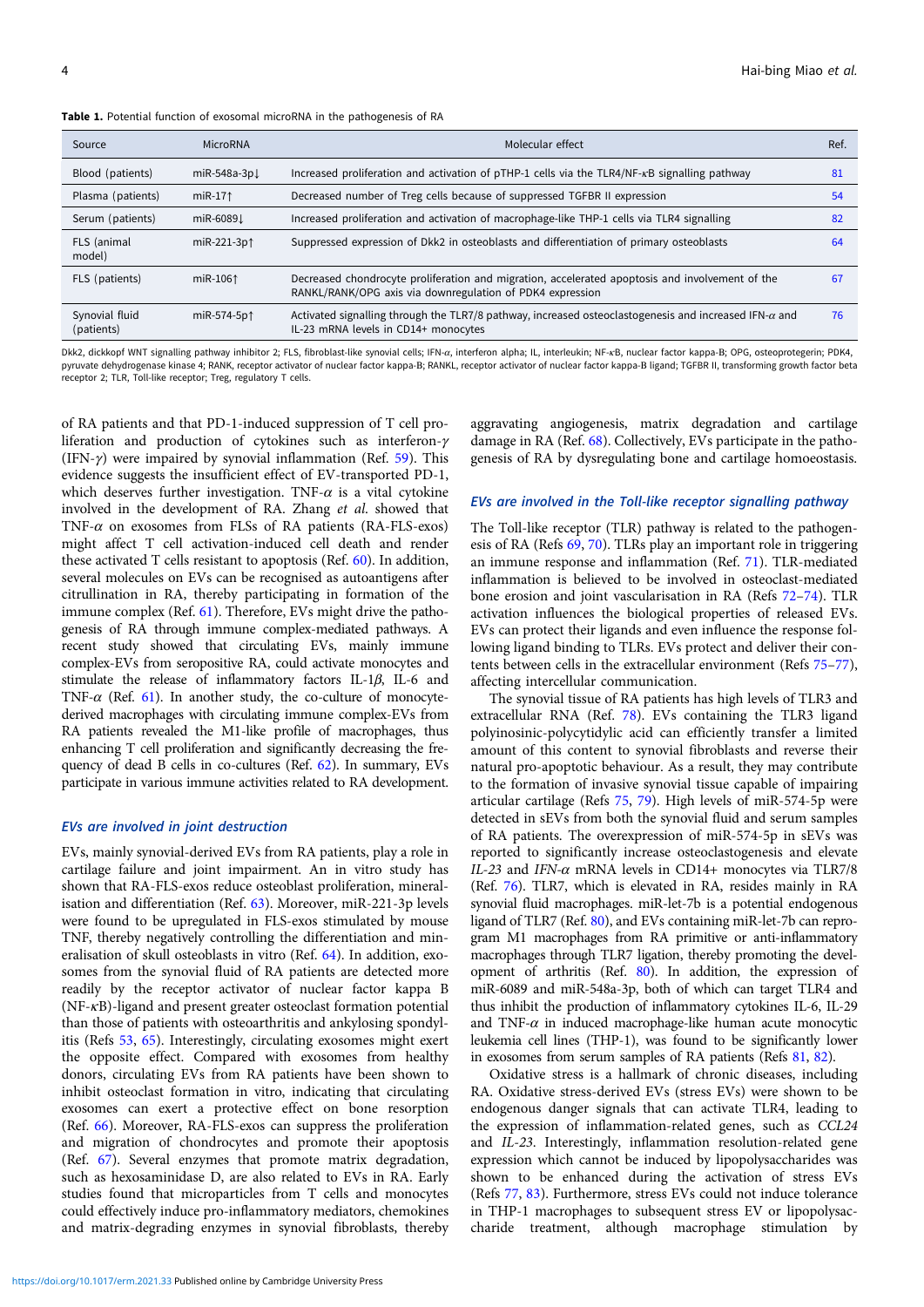lipopolysaccharides could; this provides a new perspective on the involvement of stress EVs in the chronic aspect of these diseases (Refs [77,](#page-9-0) [84](#page-9-0)).

EVs, which are abundant in the plasma of RA patients, were demonstrated to stimulate NF-κB signalling in transfected HEK 293T cells expressing TLR4 and its co-receptor MD-2, in addition to improving inflammation activity via their non-protein components (Ref. [83](#page-9-0)). Synthetic EVs constructed to mirror the composition of a phospholipid mixture of native EVs were shown to activate the TLR4 pathway under 15-lipoxygenase stimulation in vitro, suggesting that TLR4 senses oxidative stress mainly through stimulatory phospholipids rather than other components (Ref. [83](#page-9-0)). In addition, synergy between 15-lipoxygenase and secreted phospholipase A2 promotes inflammation through the formation of TLR4 agonists from EVs (Ref. [77\)](#page-9-0). Phospholipase A2 activity is elevated in the synovial fluid of RA patients; secreted phospholipase A2 can promote K/BxN serum-induced arthritis, of which the severity is associated with TLR4 (Ref. [77\)](#page-9-0). By serving as readily available substrates for lipid peroxidation and the preferred substrate for phospholipase A2, EVs can deliver lysophospholipids between cells and promote phospholipase A2 function (Refs [77,](#page-9-0) [85\)](#page-9-0). Therefore, EVs might link oxidative stress with RA progression by facilitating ligand binding to TLR4 and subsequent downstream signalling.

These results indicate the potential role of EVs in protecting and shuttling their contents during the activation of TLR signalling. EVs can also influence the response of encapsulated ligands to their target receptors. In addition, TLR ligands such as polyinosinic–polycytidylic acid may regulate the composition of EV cargoes and coordinate their effects (Refs [86](#page-9-0), [87](#page-9-0)). Thus, the interaction between EVs and TLR signalling specific to RA pathogenesis requires further study.

## MSC-EVs in RA

## Bone marrow mesenchymal stem cell-derived EVs

Bone marrow mesenchymal stem cells (BMSCs) can significantly improve symptoms of refractory patients and have shown sufficient immunomodulatory effects in two clinical studies (Refs [88](#page-9-0), [89](#page-10-0)). These results are consistent with those of most arthritis models with BMSCs. Therefore, BMSC-derived EVs (BMSC-EVs), which share a similar effect to their parental cells, are a promising therapeutic agent for RA (Ref. [45](#page-9-0)).

Stella et al. first studied the role of BMSC-EVs in RA models and confirmed their sufficient efficacy in alleviating experimental RA by inhibiting T and B lymphocyte proliferation, as well as by inducing Treg and IL-10-expressing regulatory B cells in a dosedependent manner. In this respect, the authors demonstrated that exosomes were more effective than microparticles (Ref. [45\)](#page-9-0). The immunomodulatory effects of BMSC-EVs on macrophages have been shown in osteoarthritis models, both in vivo and in vitro (Refs [90](#page-10-0), [91](#page-10-0)), although they have not been determined in RA models. In addition, BMSC-EVs play a role in bone and cartilage regeneration and angiogenesis (Refs [90](#page-10-0), [92](#page-10-0)).

miRNAs contained in MSC-EVs are transferred to target cells and are the main effectors of MSC-EVs in various diseases (Ref. [93\)](#page-10-0). FLSs, which act as effectors in RA, have been used as a therapeutic target in studies on BMSC-EV treatment for RA. Specifically, miR-34 in BMSC-EVs can reduce RA-FLS proliferation and inflammation by inhibiting the cyclin I/ATM/ATR/ p53 signalling pathway (Ref. [35\)](#page-8-0). In addition, several miRNAs downregulated in synovial tissue were found to be overexpressed in EVs and showed efficacy in treating inflammatory arthritis. One of them, miR-192-5p, can delay the inflammatory response in collagen-induced arthritis (CIA) rat models by targeting rasrelated C3 botulinum toxin substrate 2 and regulating the immune response (Ref. [94](#page-10-0)). BMSC-exosome-derived miR-320 was found to specifically downregulate the chemokine ligand CXCL9 and inhibit the activation, migration and invasion of RA-FLSs (Ref. [95\)](#page-10-0). Exosomal miR-150-5p regulates FLSs and inhibits angiogenesis by downregulating the levels of matrix metallopeptidase MMP14 and vascular endothelial growth factor (Ref. [96](#page-10-0)). A recent study demonstrated that the long non-coding RNA HAND2-AS1 could be combined with BMSC-EVs to suppress the tumour-like behaviour of RA-FLSs through the miR-143-3p/TNFAIP3/NF-κB pathway, therefore impeding RA progression (Ref. [97](#page-10-0)) ([Fig. 2\)](#page-5-0).

Exosomes carrying specific RNAs can be assimilated by FLSs and effectively suppress inflammation during RA treatment, providing a novel potential cell-free therapeutic approach for RA. Although BMSC-EVs exert a positive effect on RA, their ability to improve immune regulation and anti-inflammatory mechanisms in RA have not been elucidated in much detail and warrant further investigation.

## Adipose tissue mesenchymal stem cell-derived EVs

Adipose tissue mesenchymal stem cells (AMSCs) have been shown to have the potential to treat RA. Human AMSCs (hAMSCs) regulate collagen-reactive T cell proliferation in RA patients, as well as their production of inflammatory and antiinflammatory cytokines, such as IFN- $\gamma$ , TNF- $\alpha$  and IL-10 (Ref. [98](#page-10-0)). A clinical trial evaluating the safety and tolerability of intravenous treatment in RA patients also suggested their potential clinical efficacy (Ref. [99](#page-10-0)). AMSC-derived EVs (AMSC-EVs) are thought to function similarly to AMSCs. Although several studies previously showed that AMSCs could ameliorate RA, studies exploring the role of AMSC-EVs in the treatment of RA have only emerged in recent years. Recent histological evidence has shown that EVs derived from wild-type mice ameliorated RA in a mouse model more effectively than EVs from IL-1Ra−/<sup>−</sup> mice. The latter had no detectable expression of IL-1Ra, suggesting that exosomal IL-1Ra may be an effective indicator for the treatment of RA (Ref. [100\)](#page-10-0). This will encourage the exploration of AMSC-EVs as an alternative treatment for RA.

Generally, AMSC-EVs exhibit an immunosuppressive effect on T cells (Refs [44,](#page-9-0) [101,](#page-10-0) [102](#page-10-0)). However, the effect varies among studies with different experimental settings and EV species sources. For example, in autoimmune encephalomyelitis (EAE) mice, Farinazzo et al. showed AMSC-EVs can partially inhibit T cells activation in vitro. However, they further demonstrated that this effect was insufficient in vivo (Ref. [42\)](#page-8-0). Another study showed that treatment with allogenic AMSC-EVs can augment the percentage of Treg cells in the splenocytes of EAE mice (Ref. [103](#page-10-0)). In contrast, hAMSC-EVs were shown to exert no significant effect on Treg cells in the spleens of EAE mice (Ref. [104\)](#page-10-0). In addition, hAMSC-EVs were shown to drive M2 macrophage polarisation, thus reducing the ability of macrophages to evoke inflammatory responses (Ref. [105](#page-10-0)). Interestingly, Rossana et al. demonstrated that only sEVs isolated from hAMSCs pre-activated with IFN-γ and TNF- $\alpha$  induced evident M2 macrophage polarisation (Ref. [106](#page-10-0)). Therefore, they suggested that the immunomodulatory effects of sEVs from AMSCs on macrophages may not be constitutive but rather induced by the inflammatory microenvironment (Ref. [106](#page-10-0)). Notably, María et al. indicated that culture medium derived from AMSCs can be more relevant than EVs in promoting an anti-inflammatory response (Ref. [88\)](#page-9-0).

AMSC-EVs can also exert an immunomodulatory effect by delivering miRNAs. AMSC-EVs loaded with miR-10a (a relevant regulator of the CD4+ T cell subpopulation balance) can inhibit Th1 and Th17 responses, which indicates their potential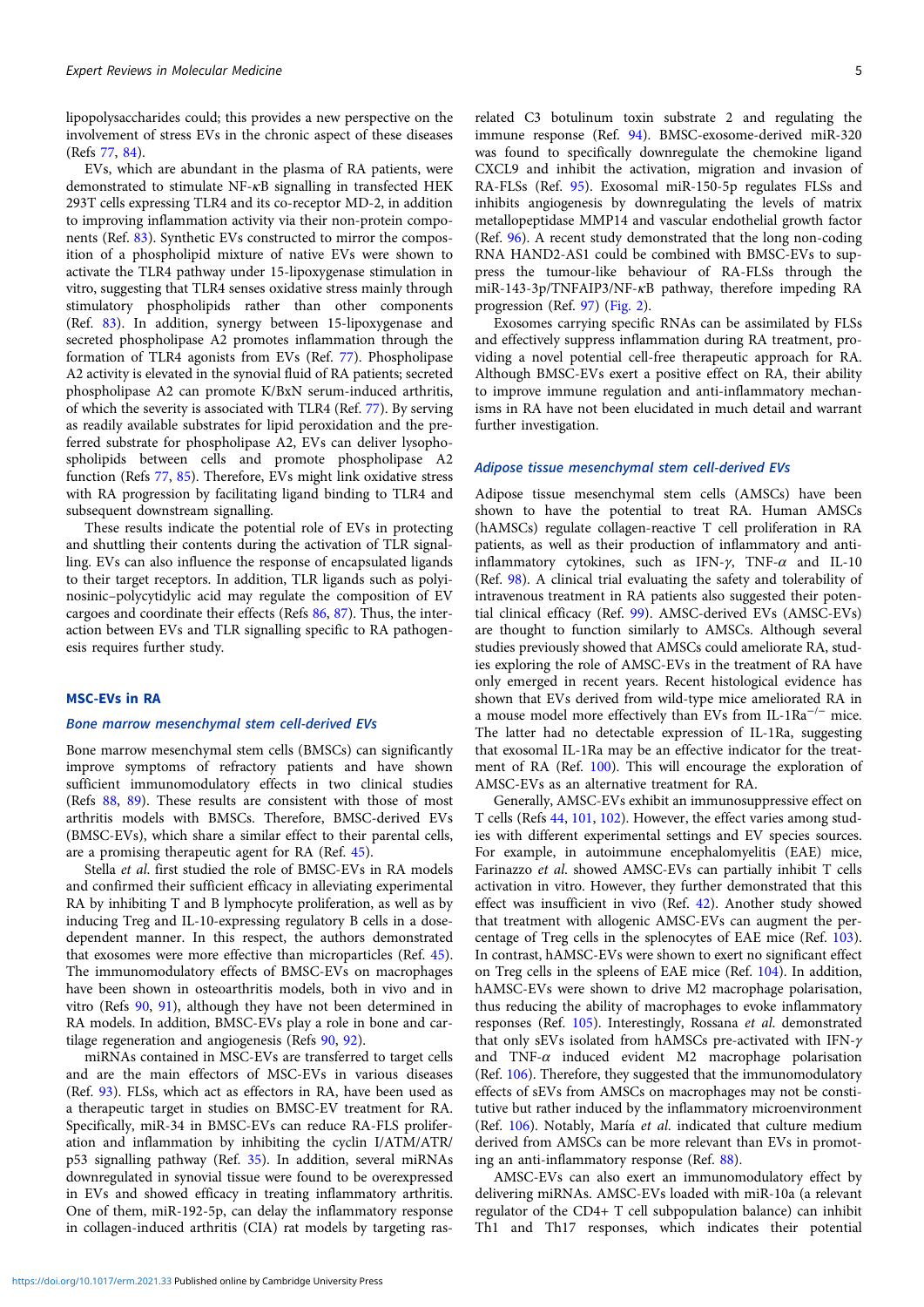<span id="page-5-0"></span>

Fig. 2. Schematic view of the potential mechanisms of mesenchymal stem cells-derived EVs in the treatments of rodent models of RA. EVs from different sources of MSCs show efficacy in the treatment of RA models. These EVs mainly show the immunosuppressive function of inhibiting T cell proliferation, downregulating Ig production and decreasing pro-inflammatory factors levels in vivo, thus attenuating clinical signs of paw swelling as well as histopathological indicators of bone and cartilage erosion and pannus formation. Several contents (including miR-34, TGF-β1 and IL-1ra) have been indicated to be associated with these functions. AMSC-EVs, adipose tissue mesenchymal stem cell-derived extracellular vesicles; BMSC-EVs, bone marrow mesenchymal stem cell-derived extracellular vesicles; CKs, cytokines; FLS, fibroblast-like synovial cells; FOXP3: forkhead box protein P3; Ig, immunoglobulin; IL, interleukin; IL-1ra, IL-1 receptor antagonist; miR-34, microRNA-34; MSC-EVs, mesenchymal stem cell-derived extracellular vesicles; PGE2, prostaglandin E2; RA, rheumatoid arthritis; ROR- $\gamma$ , retinoic acid receptorrelated orphan receptor γ; TGF-β: tumour growth factor beta; Th17, T helper 17; TNF-α, tumour necrosis factor alpha; Treg, regulatory T cells; Tr1, T regulatory type-1; UCMSC-EVs, umbilical cord mesenchymal stem cell-derived extracellular vesicles.

therapeutic role as a delivery tool capable of precisely controlling immune cell differentiation (Ref. [107](#page-10-0)).

Considering that it is easier to choose autologous cells for cellfree therapy in large-scale populations, adipose tissue is a rich and safe source compared with other tissues. Proteomic analysis has indicated that AMSC-EVs are associated more tightly with immunomodulation-related proteins than BMSC-EVs (Ref. [108\)](#page-10-0). In addition, AMSC-EVs have been shown to be more effective than BMSC-EVs at promoting cartilage and bone regeneration in a mouse model and represent a superior resource for cell-free therapy (Ref. [109](#page-10-0)). One study on osteoarthritis showed the capability of AMSC-EVs to reduce IL-β-mediated inflammation and cartilage degeneration (Ref. [110\)](#page-10-0), further supporting their application in RA. Although, considering the contradictory nature of these results, the immunomodulatory function of EVs needs to be further investigated using RA models when thinking of their application to the treatment of RA.

## Umbilical cord mesenchymal stem cell-derived EVs

Based on the results of preclinical and clinical studies, umbilical cord mesenchymal stem cells (UCMSCs) have been suggested as a potential treatment for RA (Refs [111,](#page-10-0) [112](#page-10-0)). UCMSCs have been shown to be more effective at treating RA when cultured in a three-dimensional environment (Ref. [113\)](#page-10-0), wherein they produced more exosomes, stimulated chondrocyte proliferation and migration and matrix synthesis, and inhibited cell apoptosis. Accordingly, the beneficial effect of UCMSCs in RA might be partly because of the exosome-mediated paracrine function of MSCs (Refs [113](#page-10-0), [114](#page-10-0)).

A recent study has shown that human UCMSC-derived EVs (UCMSC-EVs) can ameliorate CIA by modulating T lymphocytes (Ref. [34](#page-8-0)), displaying greater efficacy than MSCs and methotrexate

<https://doi.org/10.1017/erm.2021.33>Published online by Cambridge University Press

(Ref. [34\)](#page-8-0). Previously, UCMSC-EVs were shown to restore the Th17/Treg balance, thus regulating inflammatory and antiinflammatory factor secretion in blood samples of RA patients (Ref. [46\)](#page-9-0), supporting their potential as a therapeutic candidate for RA. Interestingly, the effect of UCMSC-EVs at the transcriptional level varies depending on the setting, with FOXP3 protein and mRNA levels increased in the spleen and decreased in the joints of CIA rats. Considering that previous studies indicated that Tregs with impaired function were enriched in inflamed joints of RA patients (Refs [10](#page-8-0), [11,](#page-8-0) [13](#page-8-0)), this inconsistency is assumed to represent a hypothetical mechanism for improving CIA. In a rat osteochondral defect model, exosomes from human Wharton's jelly derived mesenchymal stem cells could significantly promote the proliferation of chondrocytes and the polarisation of macrophages to the M2 phenotype, in addition to regulating inflammation of the joint cavity. Furthermore, sequencing and bioinformatics analysis suggested a possible functional effect of exosomal miRNAs in improving cartilage regeneration (Ref. [115\)](#page-10-0). This evidence further suggests that UCMSC-EVs have a potentially beneficial effect on RA.

### Other stem cell-derived EVs

Exosomes from other types of stem cells have also been shown to affect immune activity and cartilage regeneration. Olfactory ectomesenchymal stem cells are a newly identified type of resident stem cell in the olfactory lamina propria. They have been found to inhibit the occurrence of arthritis and alleviate disease severity in an RA model. In vivo studies have further proven that they can regulate T cell responses and exert an immunosuppressive effect (Ref. [116](#page-10-0)). Recent studies on other autoimmune diseases have shown that the immunomodulatory effects of EVs derived from these cells encompass the regulation of Th1/Th17 and Treg cell responses (Ref. [43\)](#page-9-0). Exosomes derived from gingival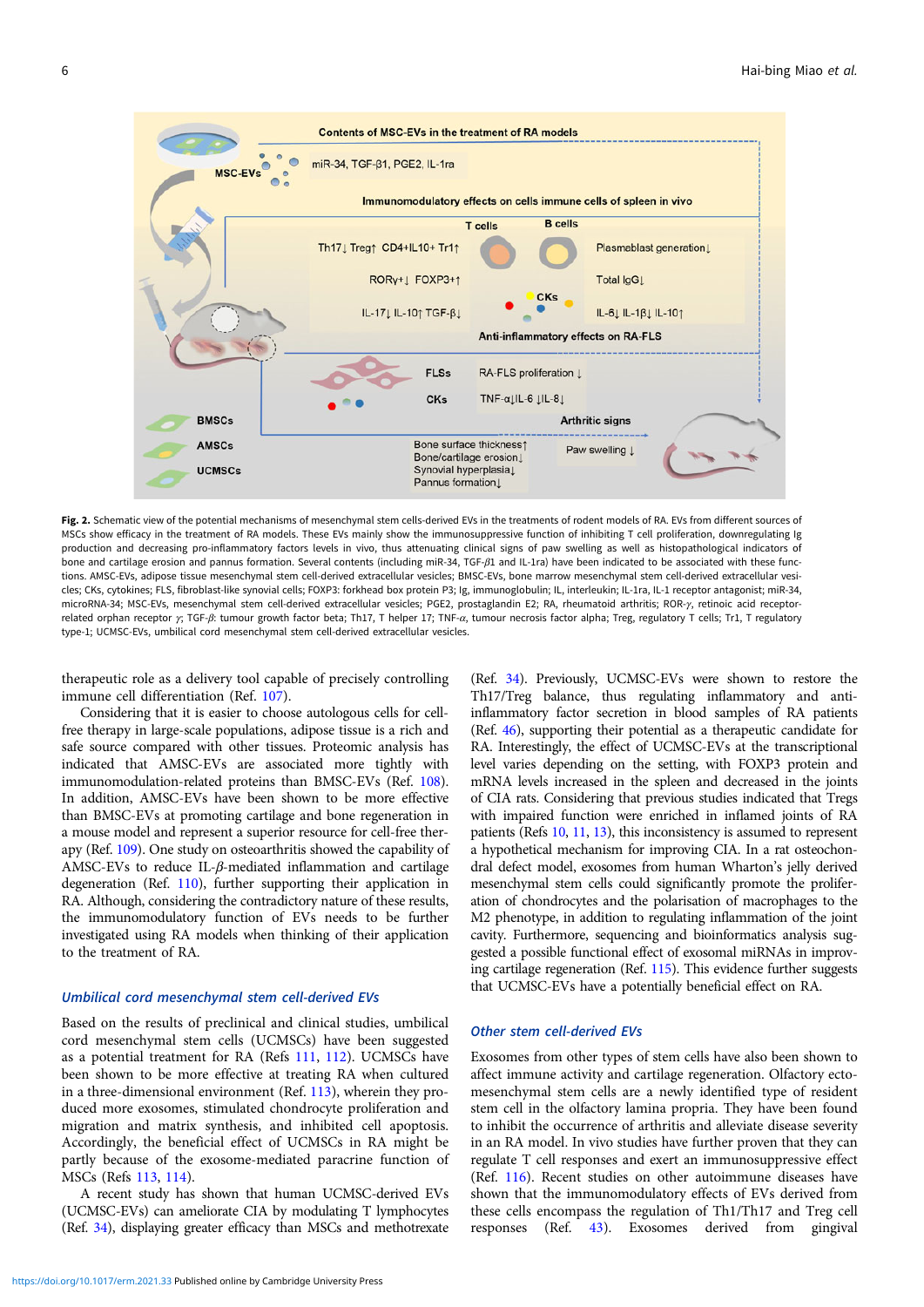mesenchymal stem cells have been shown to exert immunosuppressive effects by regulating macrophage polarisation (Ref. [117](#page-10-0)). Specifically, these exosomes could promote the transformation from M1 to M2 macrophages and reduce the levels of pro-inflammatory factors TNF- $\alpha$ , IL-1 $\beta$  and IL-6, while significantly increasing levels of IL-10 by M1 macrophages in a highlipid microenvironment (Ref. [118](#page-10-0)). In addition, exosomes from other types of MSCs are also involved in regeneration of the bone and cartilage. Recent studies on amniotic membrane mesenchymal cells and synovial mesenchymal stem cells have shown potential therapeutic effects in the treatment of osteoarthritis (Refs [119](#page-10-0), [120\)](#page-10-0). Furthermore, they can promote the maintenance and regeneration of bone tissue, enhance cell proliferation and suppress apoptosis, thereby preventing glucocorticoid-induced bone damage (Refs [121,](#page-10-0) [122\)](#page-10-0). Considering the mechanisms that have been implicated in recent studies on the treatment of MSC-EVs in experimental arthritis, the functions reported above on immune activity and joint environment may also be involved in licensing these EVs to suppress autoimmune responses and inflammatory reactions in RA models.

Several studies have investigated the efficacy of MSC-EVs for the treatment of RA ([Fig. 2,](#page-5-0) [Table 2\)](#page-7-0), providing a theoretical basis for further research. Notably, studies have shown that MSCs from different sources lead to distinct results in a disease environment, suggesting that there are differences in the therapeutic efficacy of EVs (Refs [119,](#page-10-0) [120\)](#page-10-0). However, as only a few studies have directly compared EVs from different sources, more efforts should be directed towards comparing the various types of MSCs and the role of MSC-EVs in RA, eventually providing a foundation for future applications.

#### Non-MSC-derived EVs in RA

Early studies, including those on neutrophils and DCs, have shown that other cell therapies based on EVs can retard RA progression. Although the application of these EVs has rarely been investigated in recent years, their immunomodulation properties identified by accumulated research, combined with their efficacy as implicated by early studies suggest the value of further exploration in this field. Notably, the properties of EVs from DCs required for the treatment of RA are often derived by premodifying their parent cells.

## Dendritic cell-derived EVs

DC-derived EVs (DC-EVs) have been explored in the study of autoimmune diseases because of their parental cell properties. EVs from different DC subtypes exert a heterogeneous immune effect that includes immune stimulation and suppression. Studies have shown that the role of EVs from immature DCs (imDC-EVs) is strongly related to Treg cells. In a rat liver transplantation model, donor imDC-EVs induced the proliferation of recipient Tregs (Ref. [123\)](#page-10-0). Another in vitro study showed that imDC-EVs could enhance the percentage of Foxp3 + CD4+ T cells and the transcription of Foxp3 mRNA, while inhibiting the transcription of IL-17A mRNA under Th17 polarisation conditions (Ref. [124\)](#page-10-0). Moreover, the exosomes of immature or inhibitory DCs have been shown to ameliorate the progression of experimental autoimmune myasthenia gravis by reducing the proliferation of acetylcholine receptor-reactive lymphocytes and the levels of pro-inflammatory factors (Ref. [125\)](#page-10-0). It is worth noting that all imDC-EVs can induce T cell activation, but different imDC-EV subtypes can reverse the T cell response. Tkach et al. showed that EVs isolated using ultracentrifugation at different speed settings target distinct T cell subtypes (Ref. [126](#page-10-0)).

Making DCs tolerogenic, either via genetic modification or cytokine treatment, can render their EVs more immunosuppressive. The resulting exosomes could exert their function by directly or indirectly modifying the behaviour of endogenous immune cells, such as endogenous antigen-presenting cells and T cells, consequently affecting the entire body (Refs [127](#page-10-0)–[130](#page-10-0)). Exosomes from TGF-β1-modified DCs can induce Foxp3 + CD4 + Tregs and lower the proportion of Th17 cells in the inflammatory site of inflammatory bowel disease (Ref. [131](#page-10-0)). Suppressive exosomes from DCs modified with immunomodulatory molecules, such as IL-10, TNF superfamily member Fas ligand (FasL), IL-4 and indoleamine 2,3-dioxygenase (IDO1) have been shown to mitigate the severity of RA in mouse models and suppress inflammation in a murine delayed-type hypersensitivity model. Therefore, these EVs exert both immunosuppressive and anti-inflammatory effects. MHC II, FasL, IL-4 and IDO1, as well as other molecules such as B7-1/2, are thought to be partially associated with these effects (Refs [127](#page-10-0)–[130\)](#page-10-0). In addition, DC-derived exosomes engineered to respond to reactive oxygen species through a new surface engineering method showed higher efficacy in the treatment of CIA, with prolonged circulation and enhanced accumulation in inflamed joints. This study further proved that the potential mechanism involved CD40, allowing EVs derived from tolerogenic DCs to mediate immunosuppressive effects during RA treatment (Ref. [132\)](#page-11-0). In summary, these results provide another promising nanotherapeutic strategy for RA.

#### Polymorphonuclear neutrophil-derived EVs

Polymorphonuclear neutrophil-derived EVs (PMN-EVs) are abundant in the synovial fluid of RA patients. PMN-EVs in the synovial fluid can directly interact with chondrocytes and regulate their homoeostasis, both in vivo and in vitro (Ref. [133](#page-11-0)). PMN-EVs can promote extracellular matrix deposition, prevent chondrocyte apoptosis and attenuate the secretion of prostaglandin E2 and IL-8, which are thought to be associated with extensive cartilage degradation in RA. Congruently, an in vivo study in a mouse model of K/BxN arthritis demonstrated that PMN-EVs prevent cartilage degradation (Ref. [133\)](#page-11-0) ([Table 2\)](#page-7-0). PMN-EVs of RA patients are rich in annexin A1, a protein with tissue repair and pro-resolving properties, compared with those in plasma, which might help to explain the effect of those microvesicles on chondrocytes (Refs [133,](#page-11-0) [134](#page-11-0)). In addition, PMN-EVs are thought to affect macrophage–FLS crosstalk and prevent the excessive activation of adjacent FLSs (Ref. [135\)](#page-11-0). Intriguingly, direct co-culture of neutrophils with chondrocytes can lead to chondrocyte death, whereas exposing them to neutrophil microvesicles provides protection, indicating that PMN-EVs might exert different effects than those of their parental cells (Ref. [133\)](#page-11-0).

PMN-EVs from RA patients can modulate the macrophage phenotype, induce the release of the anti-inflammatory cytokine TGF- $\beta$  in vitro and reduce the pro-inflammatory differentiation of macrophages more significantly in arthritic mice than in healthy controls (Ref. [135](#page-11-0)). This effect is believed to be partly dependent on the expression of phosphatidylserine and annexin A1 in microvesicles (Ref. [136\)](#page-11-0). In addition, PMN-EVs can participate in the synthesis of lipid mediators of macrophages and increase the synthesis of resolvins, lipoxins and maresins, which are related to anti-inflammatory properties in arthritis (Refs [137](#page-11-0), [138\)](#page-11-0).

## Myeloid-derived suppressor cell-derived EVs

Myeloid-derived suppressor cells (MDSCs) represent a heterogeneous population at various stages of maturation and are more abundant in malignant, infectious, inflammatory and chronic diseases. MDSCs differ substantially between mice and humans but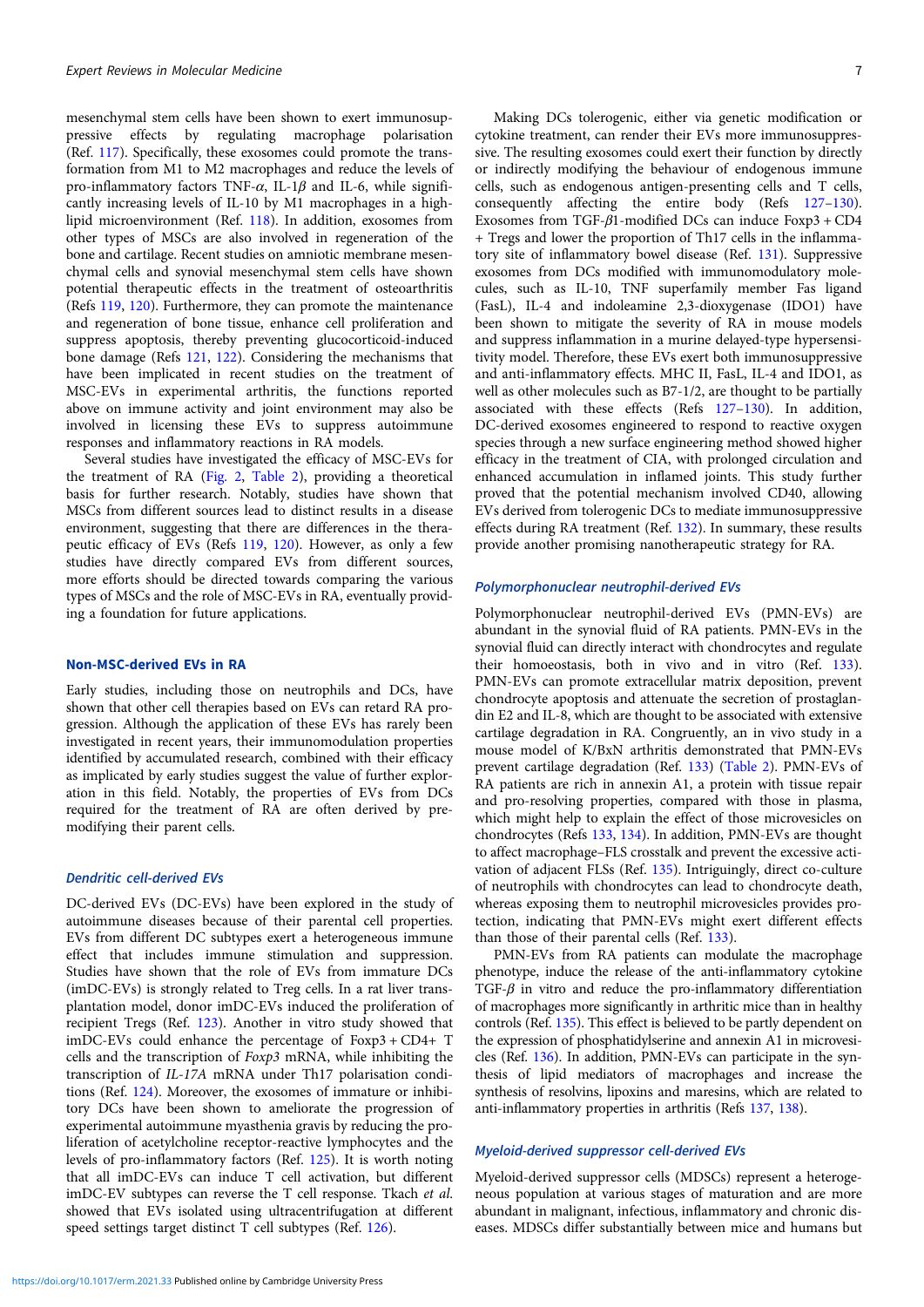#### <span id="page-7-0"></span>Table 2. Application of EVs in the treatment of RA

| Source               | Sub-type                             | EV properties (size, surface<br>markers)                                                               | <b>Disease</b><br>model                    | Delivery mode                                                                                              | Biological effect                                                                                                                                                                                                                                            | Ref. |
|----------------------|--------------------------------------|--------------------------------------------------------------------------------------------------------|--------------------------------------------|------------------------------------------------------------------------------------------------------------|--------------------------------------------------------------------------------------------------------------------------------------------------------------------------------------------------------------------------------------------------------------|------|
| <b>BMSCs</b>         | <b>EVs</b><br><b>MPs</b><br>Exosomes | MPs: >150 nm<br>Sca-1, CD44, CD29<br>Exosomes: $\sim$ 120 nm<br>CD9 and CD81<br>Hsp70, Tsg101 and ALIX | CIA mouse<br>DTH mouse                     | Intravenous injection<br>for a week<br>(on days $18$ and $24$ )<br>$(250 \text{ ng})$                      | Immunosuppressive effect of<br>T and B lymphocytes<br>Incidence and clinical scores!<br>Bone degradation and erosion!                                                                                                                                        | 45   |
| <b>BMSCs</b>         | sEVs                                 | 93 nm<br>CD63+, CD81+<br>Calnexin                                                                      | <b>RA</b><br>rat model                     | Single tail vein injection<br>$(75 \,\mu g/ml \,$ EVs)                                                     | Cyclin I negatively targeted by<br>increasing exosomal miR-34a<br>level<br>Activation of the ATM/ATR/p53<br>signalling pathway<br>TNF- $\alpha$ , IL-6 and IL-8 in synovial<br>fluid L<br>Synovial hyperplasia and<br>inflammatory infiltration!             | 35   |
| <b>AMSCs</b>         | <b>MVs</b>                           | 200 nm                                                                                                 | $IL-1Ra^{-/-}$<br>mouse<br>BALB/c<br>mouse | Tail vein injection weekly<br>for 4 weeks<br>$(5 \mu g$ EVs)                                               | IL-1Ra contained in EVs<br>transferred<br>IL-1 $\beta$ , IFN- $\gamma$ , TNF- $\alpha$ in serum $\downarrow$<br>Synovial hyperplasia, pannus<br>formation1<br>Thickness of joints of paws $\downarrow$                                                       | 100  |
| <b>hUCMSCs</b>       | sEVs                                 | 160 nm<br>HSP70 and CD63<br>$\beta$ -actin                                                             | CIA rats                                   | Single tail vein injection<br>$(90 \mu g \text{ sEVs})$                                                    | Immunomodulatory effect of<br>T lymphocytes<br>Synovial hyperplasia ↓<br>Synovial inflammatory cell<br>infiltration 1<br>Paw oedema and arthritis index.                                                                                                     | 34   |
| Human<br>neutrophils | <b>MVs</b>                           | $90\% - 412$ nm<br>Mode frequency at 143 nm<br>CD66b, annexin A1, TSG101,<br>MRP8, MRP14, annexin V    | K/BxN<br>arthritis<br>mouse model          | Intra-articular injection<br>unilateral knee for 3 days<br>$(3 \times 10^4, 5 \,\mu\text{J}$ final volume) | Sulphated glycosaminoglycan<br>content loss prevented<br>Cartilage degradation!                                                                                                                                                                              | 133  |
| G-MDSCs              | <b>sEVs</b>                          | 99.6 nm<br>CD63 + calnexin                                                                             | CIA mouse                                  | I.p. injection (100 µg/injection)<br>on days 18 and 24                                                     | Immunosuppressive effects of T<br>and B lymphocytes<br>Exosomal prostaglandin E2<br>stimulation of IL-10+ B cells<br>Swelling of paws L<br>Inflammatory cell infiltration and<br>articular cartilage injury!<br>Total Ig and anti-CII antibodies in<br>seral | 143  |

AMSC, adipose tissue mesenchymal stem cells; ATM, ataxia telangiectasia mutated; ATR, ataxia telangiectasia and radiation resistance gene 3-related; BMSC, bone marrow mesenchymal stem cells; CIA, collagen-induced arthritis; DTH, delayed-type hypersensitivity; G-MDSC, granulocytic myeloid-derived suppressor cells; HSP70, heat shock protein 70; hUCMSC, human umbilical cord mesenchymal stem cells; Ig, immunoglobulin; IL, interleukin; I.p., intraperitoneal; MP, microparticles; MRP, S100 calcium-binding protein; MVs, microvesicles; sEVs, small extracellular vesicles; TNF-α, tumour necrosis factor alpha; TSG101, tumour susceptibility gene 101.

can be divided roughly into monocytic MDSCs and granulocytic MDSCs according to their corresponding surface markers and morphology (Ref. [139\)](#page-11-0). MDSCs exert immunosuppressive effects on various target cells, but particularly affect the adaptive responses mediated by T cells (Refs [140](#page-11-0)–[142\)](#page-11-0). These suggest significant therapeutic effects in autoimmune diseases.

Recently, exosomes derived from MDSCs have been shown to attenuate the progression of arthritis in CIA mice (Table 2). Granulocytic MDSC-derived exosomes are thought to be more efficient than monocytic MDSC-derived exosomes, as they can suppress Th1 and Th17 cell differentiation and activation, promote B cells to secrete the anti-inflammatory cytokine IL-10 and decrease the proportion of plasma cells and follicular T helper cells. The bioactive molecules contained in exosomes, such as altered miRNA and prostaglandin E2, might explain these effects (Ref. [143](#page-11-0)). Notably, the control of neutrophil-derived exosomes in this study did not result in any relevant therapeutic effect (Ref. [144](#page-11-0)).

## Conclusions and future perspectives

EVs play an important role in the pathogenesis and treatment of RA. They mediate intercellular communication through the

molecules they carry, such as mRNA, proteins and lipids. They participate in the dysfunction of immune activities, as well as bone and cartilage homoeostasis, contributing to the pathological changes in RA. The abnormal expression of miR-17, miR-574-5p and other molecules in EVs might assist in the diagnosis and treatment of RA. Exploring the exact origin of these EVs and their specific phenotypes could help develop novel approaches to diagnose and treat RA, such as diagnostic markers or EV-specific therapeutic drugs.

MSCs have been shown to be effective for the treatment of RA. The EVs derived from them are promising candidates for their similar properties to their parental cells in terms of immunomodulation and tissue regeneration. MSC-EVs are presumed to reduce the risk of side effects such as teratoma formation and immune rejection compared with that of viable cells, and several studies have elucidated the safety of EVs in therapeutic applications (Refs [145](#page-11-0), [146\)](#page-11-0). In addition, EVs from other sources, such as DCs, neutrophils and MDSCs, have also shown potential as novel cell-free treatment strategies for RA.

EVs can be designed to deliver specific mRNAs to the treatment of RA. They can also be harnessed to encapsulate small-molecule drugs owing to their natural properties and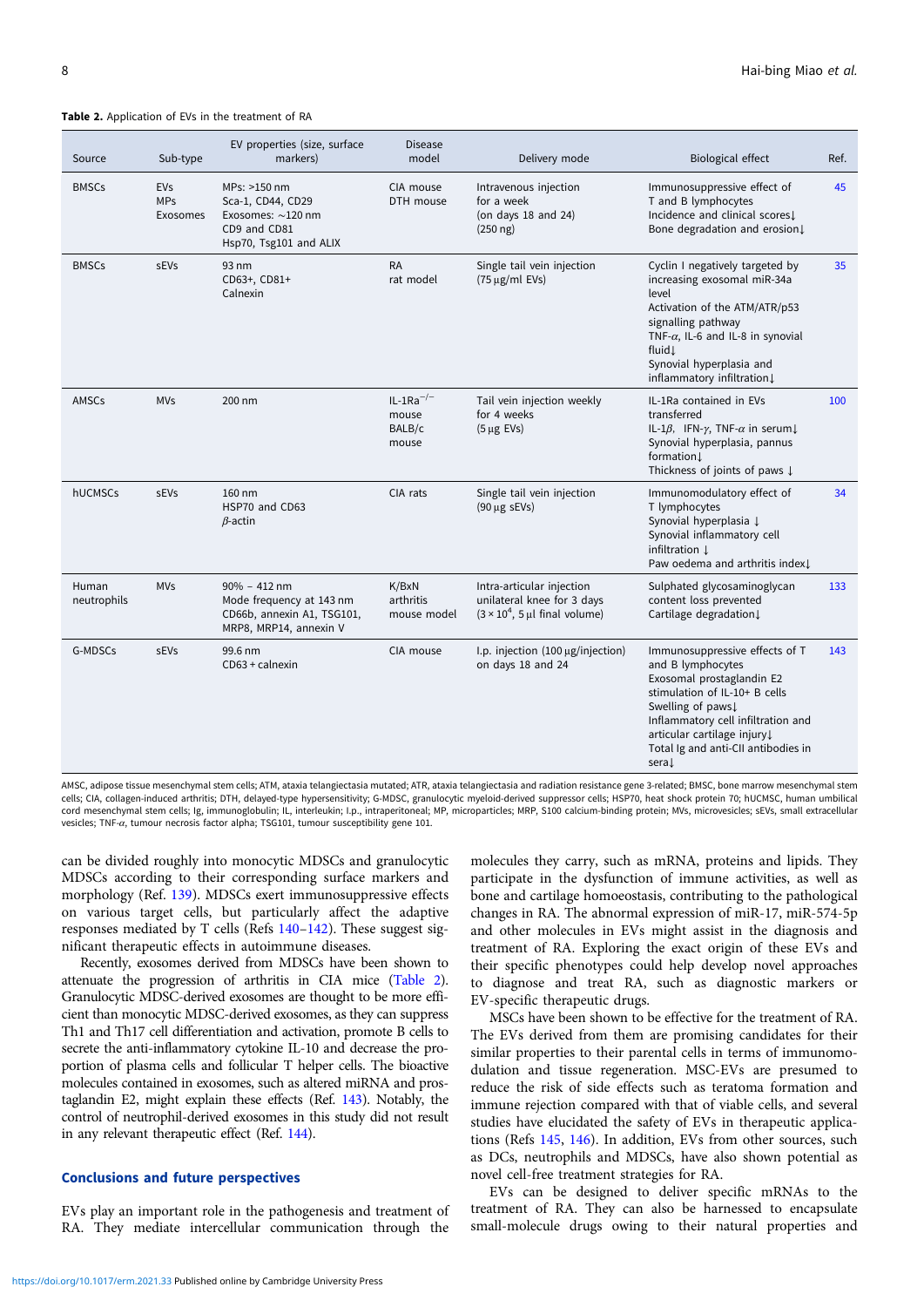<span id="page-8-0"></span>membrane-bound structure (Ref. 5). In addition, modifying parental cells in different culture environments can enhance the secretion and properties of their EVs. Future advancements in bioengineering will attune and optimise their characteristics and performance for various applications.

Nevertheless, challenges and roadblocks remain in this field. The precise classification, characteristics and properties of EVs have not been fully elucidated. Both the technology and methodology applied to EVs require refinement. Therefore, studies to identify the functional subgroups of EVs could be confounded and have yield contradictory results. To counteract such issues, standardised EV separation and quantification techniques should be prioritised to clarify the role and therapeutic potential of EVs for RA.

Acknowledgements. We are thankful to The Second Affiliated Hospital of Fujian Medical University for providing infrastructure facilities.

Financial support. This study was funded by grants from the Natural Science Foundation of Fujian Province and the Science and Technology Bureau of Quanzhou (grant numbers 2020J01219 and 2017Z009, respectively; awarded to ZC) and the Science and Technology Bureau of Quanzhou (grant numbers 2020CT003 awarded to SL).

Conflict of interest. There is no conflict of interest to declare.

## References

- 1. Safiri S et al. (2019) Global, regional and national burden of rheumatoid arthritis 1990–2017: a systematic analysis of the Global Burden of Disease study 2017. Annals of the Rheumatic Diseases 78, 1463–1471.
- 2. Firestein GS and McInnes IB (2017) Immunopathogenesis of rheumatoid arthritis. Immunity 46, 183–196.
- 3. Buch MH et al. (2021) Persistent inflammatory and non-inflammatory mechanisms in refractory rheumatoid arthritis. Nature Reviews Rheumatology 17, 17–33.
- 4. Kalluri R and LeBleu VS (2020) The biology, function, and biomedical applications of exosomes. Science (New York, N.Y.) 367, eaau6977.
- 5. Zhang G et al. (2020) Extracellular vesicles: natural liver-accumulating drug delivery vehicles for the treatment of liver diseases. Journal of Extracellular Vesicles 10, e12030.
- 6. Ofir-Birin Y et al. (2018) Monitoring extracellular vesicle cargo active uptake by imaging flow cytometry. Frontiers in Immunology 9, 1011.
- 7. Zheng Y et al. (2019) Inhibition of multiple myelomaderived exosomes uptake suppresses the functional response in bone marrow stromal cell. International Journal of Oncology 54, 1061–1070.
- 8. Michael BNR et al. (2019) Characterization of cell-derived microparticles in synovial fluid and plasma of patients with rheumatoid arthritis. Rheumatology International 39, 1377–1387.
- 9. Raychaudhuri S et al. (2012) Five amino acids in three HLA proteins explain most of the association between MHC and seropositive rheumatoid arthritis. Nature Genetics 44, 291–296.
- 10. Cao D et al. (2004) CD25brightCD4+ regulatory T cells are enriched in inflamed joints of patients with chronic rheumatic disease. Arthritis Research & Therapy 6, R335–R346.
- 11. Flores-Borja F et al. (2008) Defects in CTLA-4 are associated with abnormal regulatory T cell function in rheumatoid arthritis. Proceedings of the National Academy of Sciences of the United States of America 105, 19396–19401.
- 12. Li S et al. (2017) Effector T helper cell populations are elevated in the bone marrow of rheumatoid arthritis patients and correlate with disease severity. Scientific Reports 7, 4776.
- 13. Nie H et al. (2013) Phosphorylation of FOXP3 controls regulatory T cell function and is inhibited by TNF-alpha in rheumatoid arthritis. Nature Medicine 19, 322–328.
- 14. Rao DA et al. (2017) Pathologically expanded peripheral T helper cell subset drives B cells in rheumatoid arthritis. Nature 542, 110–114.
- 15. Weyand CM and Goronzy JJ (2021) The immunology of rheumatoid arthritis. Nature Immunology 22, 10–18.
- 16. Li Y et al. (2019) The DNA repair nuclease MRE11A functions as a mitochondrial protector and prevents T cell pyroptosis and tissue inflammation. Cell Metabolism 30, 477–492, e6.
- 17. Nygaard G and Firestein GS (2020) Restoring synovial homeostasis in rheumatoid arthritis by targeting fibroblast-like synoviocytes. Nature Reviews Rheumatology 16, 316–333.
- 18. Harre U and Schett G (2017) Cellular and molecular pathways of structural damage in rheumatoid arthritis. Seminars in Immunopathology 39, 355–363.
- 19. Chen Z et al. (2019) Anti-inflammatory and immune-regulatory cytokines in rheumatoid arthritis. Nature Reviews Rheumatology 15, 9–17.
- 20. Komatsu N et al. (2014) Pathogenic conversion of Foxp3 + T cells into TH17 cells in autoimmune arthritis. Nature Medicine 20, 62–68.
- 21. Fukui S et al. (2017) M1 and M2 monocytes in rheumatoid arthritis: a contribution of imbalance of M1/M2 monocytes to osteoclastogenesis. Frontiers in Immunology 8, 1958.
- 22. Thery C et al. (2018) Minimal information for studies of extracellular vesicles 2018 (MISEV2018): a position statement of the international society for extracellular vesicles and update of the MISEV2014 guidelines. Journal of Extracellular Vesicles 7, 1535750.
- 23. Cocucci E and Meldolesi J (2015) Ectosomes and exosomes: shedding the confusion between extracellular vesicles. Trends in Cell Biology 25, 364–372.
- 24. van Niel G et al. (2018) Shedding light on the cell biology of extracellular vesicles. Nature Reviews Molecular Cell Biology 19, 213–228.
- 25. Jeppesen DK et al. (2019) Reassessment of exosome composition. Cell 177, 428–445, e18.
- 26. Colombo M et al. (2013) Analysis of ESCRT functions in exosome biogenesis, composition and secretion highlights the heterogeneity of extracellular vesicles. Journal of Cell Science 126, 5553–5565.
- 27. Chaparro Padilla A et al. (2020) Molecular signatures of extracellular vesicles in oral fluids of periodontitis patients. Oral Diseases 26, 1318–1325.
- 28. Yamashita T et al. (2019) Ephrin type-A receptor 2 on tumor-derived exosomes enhances angiogenesis through the activation of MAPK signaling. Pharmazie 74, 614–619.
- 29. Hannafon BN et al. (2019) Metastasis-associated protein 1 (MTA1) is transferred by exosomes and contributes to the regulation of hypoxia and estrogen signaling in breast cancer cells. Cell Communication and Signaling: CCS 17, 13.
- 30. Ludwig N et al. (2020) Tumor-derived exosomes promote angiogenesis via adenosine A2B receptor signaling. Angiogenesis 23, 599–610.
- 31. Thakur BK et al. (2014) Double-stranded DNA in exosomes: a novel biomarker in cancer detection. Cell Research 24, 766–769.
- 32. Zhang H et al. (2018) Identification of distinct nanoparticles and subsets of extracellular vesicles by asymmetric flow field-flow fractionation. Nature Cell Biology 20, 332–343.
- 33. Lindenbergh MFS et al. (2020) Dendritic cells release exosomes together with phagocytosed pathogen; potential implications for the role of exosomes in antigen presentation. Journal of Extracellular Vesicles 9, 1798606.
- 34. Xu K et al. (2021) Human umbilical cord mesenchymal stem cell-derived small extracellular vesicles ameliorate collagen-induced arthritis via immunomodulatory T lymphocytes. Molecular Immunology 135, 36–44.
- 35. Wu H et al. (2021) miR-34a in extracellular vesicles from bone marrow mesenchymal stem cells reduces rheumatoid arthritis inflammation via the cyclin I/ATM/ATR/p53 axis. Journal of Cellular and Molecular Medicine 25, 1896–1910.
- 36. Zhao Y et al. (2020) Urinary exosomal miRNA-4534 as a novel diagnostic biomarker for diabetic kidney disease. Frontiers in Endocrinology 11, 590.
- 37. Boukouris S and Mathivanan S (2015) Exosomes in bodily fluids are a highly stable resource of disease biomarkers. Proteomics Clinical Applications 9, 358–367.
- 38. Takahashi A et al. (2017) Exosomes maintain cellular homeostasis by excreting harmful DNA from cells. Nature Communications 8, 15287.
- 39. Krampera M et al. (2013) Immunological characterization of multipotent mesenchymal stromal cells – The International Society for Cellular Therapy (ISCT) working proposal. Cytotherapy 15, 1054–1061.
- 40. Dominici M et al. (2006) Minimal criteria for defining multipotent mesenchymal stromal cells. The international society for cellular therapy position statement. Cytotherapy 8, 315–317.
- 41. Horwitz EM et al. (2005) Clarification of the nomenclature for MSC: the international society for cellular therapy position statement. Cytotherapy 7, 393–395.
- 42. Farinazzo A et al. (2018) Nanovesicles from adipose-derived mesenchymal stem cells inhibit T lymphocyte trafficking and ameliorate chronic experimental autoimmune encephalomyelitis. Scientific Reports 8, 7473.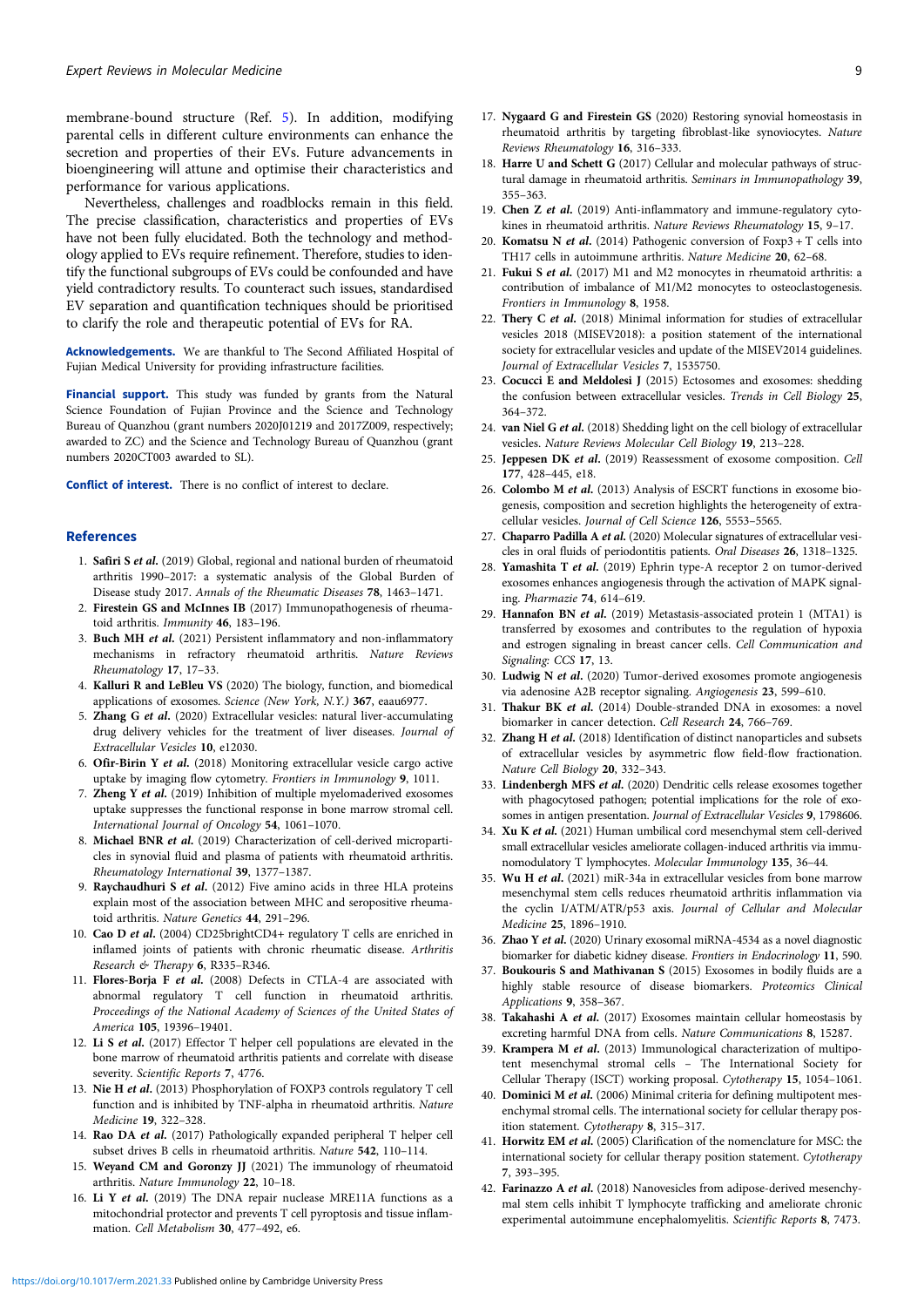- <span id="page-9-0"></span>43. Tian J et al. (2020) Olfactory ecto-mesenchymal stem cell-derived exosomes ameliorate experimental colitis via modulating Th1/Th17 and Treg cell responses. Frontiers in Immunology 11, 598322.
- 44. Heidari N et al. (2021) Adipose-derived mesenchymal stem cell-secreted exosome alleviates dextran sulfate sodium-induced acute colitis by Treg cell induction and inflammatory cytokine reduction. Journal of Cellular Physiology 236, 5906–5920.
- 45. Cosenza S et al. (2018) Mesenchymal stem cells-derived exosomes are more immunosuppressive than microparticles in inflammatory arthritis. Theranostics 8, 1399–1410.
- 46. Ma D et al. (2019) Immunomodulatory effect of human umbilical cord mesenchymal stem cells on T lymphocytes in rheumatoid arthritis. International Immunopharmacology 74, 105687.
- 47. Di Trapani M et al. (2016) Differential and transferable modulatory effects of mesenchymal stromal cell-derived extracellular vesicles on T, B and NK cell functions. Scientific Reports 6, 24120.
- 48. Cho KS et al. (2019) Dendritic cells and M2 macrophage play an important role in suppression of Th2-mediated inflammation by adipose stem cells-derived extracellular vesicles. Stem Cell Research 39, 101500.
- 49. Khare D et al. (2018) Mesenchymal stromal cell-derived exosomes affect mRNA expression and function of B-lymphocytes. Frontiers in Immunology 9, 3053.
- 50. Zidan AA et al. (2021) Characterization of urine stem cell-derived extracellular vesicles reveals B cell stimulating cargo. International journal of molecular sciences 22, 459.
- 51. Carreras-Planella L et al. (2019) Immunomodulatory effect of MSC on B cells is independent of secreted extracellular vesicles. Frontiers in Immunology 10, 1288.
- 52. Conforti A et al. (2014) Microvescicles derived from mesenchymal stromal cells are not as effective as their cellular counterpart in the ability to modulate immune responses in vitro. Stem Cells and Development 23, 2591–2599.
- 53. Song JE et al. (2021) Role of synovial exosomes in osteoclast differentiation in inflammatory arthritis. Cells 10, 120.
- 54. Wang L et al. (2018) Circulating exosomal miR-17 inhibits the induction of regulatory T cells via suppressing TGFBR II expression in rheumatoid arthritis. Cellular Physiology and Biochemistry 50, 1754–1763.
- 55. Hu F et al. (2014) Hypoxia and hypoxia-inducible factor-1alpha provoke toll-like receptor signalling-induced inflammation in rheumatoid arthritis. Annals of the Rheumatic Diseases 73, 928–936.
- 56. Ding Y et al. (2020) Exosomes derived from synovial fibroblasts under hypoxia aggravate rheumatoid arthritis by regulating treg/Th17 balance. Experimental Biology and Medicine 245, 1177–1186.
- 57. Francisco LM et al. (2009) PD-L1 regulates the development, maintenance, and function of induced regulatory T cells. Journal of Experimental Medicine 206, 3015–3029.
- 58. Greisen SR et al. (2017) Extracellular vesicles transfer the receptor programmed death-1 in rheumatoid arthritis. Frontiers in Immunology 8, 851.
- 59. Raptopoulou AP et al. (2010) The programmed death 1/programmed death ligand 1 inhibitory pathway is up-regulated in rheumatoid synovium and regulates peripheral T cell responses in human and murine arthritis. Arthritis and Rheumatism 62, 1870–1880.
- 60. Zhang HG et al. (2006) A membrane form of TNF-alpha presented by exosomes delays T cell activation-induced cell death. Journal of Immunology 176, 7385–7393.
- 61. Burbano C et al. (2018) Extracellular vesicles are associated with the systemic inflammation of patients with seropositive rheumatoid arthritis. Scientific Reports 8, 17917.
- 62. Burbano C et al. (2019) Proinflammatory differentiation of macrophages through microparticles that form immune complexes leads to T- and B-cell activation in systemic autoimmune diseases. Frontiers in Immunology 10, 2058.
- 63. Chen J et al. (2020) Exosomal miRNA-486-5p derived from rheumatoid arthritis fibroblast-like synoviocytes induces osteoblast differentiation through the Tob1/BMP/smad pathway. Biomaterials Science 8, 3430–3442.
- 64. Maeda Y et al. (2017) Synovium-derived microRNAs regulate bone pathways in rheumatoid arthritis. Journal of Bone and Mineral Research 32, 461–472.
- 65. Xing L, Schwarz EM and Boyce BF (2005) Osteoclast precursors, RANKL/RANK, and immunology. Immunological Reviews 208, 19–29.
- 66. Marton N et al. (2017) Extracellular vesicles regulate the human osteoclastogenesis: divergent roles in discrete inflammatory arthropathies. Cellular and Molecular Life Sciences 74, 3599–3611.
- 67. Liu D et al. (2020) Synovial fibroblast-derived exosomal microRNA-106b suppresses chondrocyte proliferation and migration in rheumatoid arthritis via down-regulation of PDK4. Journal of Molecular Medicine 98, 409–423.
- 68. Withrow J et al. (2016) Extracellular vesicles in the pathogenesis of rheumatoid arthritis and osteoarthritis. Arthritis Research & Therapy 18, 286.
- 69. Bao X et al. (2021) MicroRNA-23a-5p regulates cell proliferation, migration and inflammation of TNF-alpha-stimulated human fibroblast-like MH7A synoviocytes by targeting TLR4 in rheumatoid arthritis. Experimental and Therapeutic Medicine 21, 479.
- 70. Ichise Y et al. (2020) Soluble CD14 induces pro-inflammatory cytokines in rheumatoid arthritis fibroblast-like synovial cells via toll-like receptor 4. Cells 9, 1689.
- 71. Dai Q et al. (2020) TlR2 and TlR4 are involved in the treatment of rheumatoid arthritis synovial fibroblasts with a medicated serum of asarinin through inhibition of Th1/Th17 cytokines. Experimental and Therapeutic Medicine 19, 3009–3016.
- 72. Abdollahi-Roodsaz S et al. (2012) Destructive role of myeloid differentiation factor 88 and protective role of TRIF in interleukin-17-dependent arthritis in mice. Arthritis and Rheumatism 64, 1838–1847.
- 73. Watanabe T et al. (2016) Hyaluronan inhibits TLR-4-dependent RANKL expression in human rheumatoid arthritis synovial fibroblasts. PLoS One 11, e0153142.
- 74. Hu X et al. (2019) RGS1 silencing inhibits the inflammatory response and angiogenesis in rheumatoid arthritis rats through the inactivation of toll-like receptor signaling pathway. Journal of Cellular Physiology 234, 20432–20442.
- 75. Frank-Bertoncelj M et al. (2018) TLR3 Ligand poly(I:C) exerts distinct actions in synovial fibroblasts when delivered by extracellular vesicles. Frontiers in Immunology 9, 28.
- 76. Hegewald AB et al. (2020) Extracellular miR-574-5p induces osteoclast differentiation via TLR 7/8 in rheumatoid arthritis. Frontiers in Immunology 11, 585282.
- 77. Ha VT et al. (2020) Synergy between 15-lipoxygenase and secreted PLA2 promotes inflammation by formation of TLR4 agonists from extracellular vesicles. Proceedings of the National Academy of Sciences of the United States of America 117, 25679–25689.
- 78. Zimmermann-Geller B et al. (2016) Influence of extracellular RNAs, released by rheumatoid arthritis synovial fibroblasts, on their adhesive and invasive properties. Journal of Immunology 197, 2589–2597.
- 79. Neumann E et al. (2010) Rheumatoid arthritis progression mediated by activated synovial fibroblasts. Trends in Molecular Medicine 16, 458–468.
- 80. Kim SJ et al. (2016) Identification of a novel toll-like receptor 7 endogenous ligand in rheumatoid arthritis synovial fluid that can provoke arthritic joint inflammation. Arthritis & Rheumatology 68, 1099–1110.
- 81. Wang Y et al. (2018) MiR-548a-3p regulates inflammatory response via TLR4/NF-kappaB signaling pathway in rheumatoid arthritis. Journal of Cellular Biochemistry 120, 1133–1140.
- 82. Xu D et al. (2019) Exosome-encapsulated miR-6089 regulates inflammatory response via targeting TLR4. Journal of Cellular Physiology 234, 1502–1511.
- 83. Mancek-Keber M et al. (2015) Toll-like receptor 4 senses oxidative stress mediated by the oxidation of phospholipids in extracellular vesicles. Science Signaling 8, ra60.
- 84. Biswas SK and Lopez-Collazo E (2009) Endotoxin tolerance: new mechanisms, molecules and clinical significance. Trends in Immunology 30, 475–487.
- 85. Fourcade O et al. (1995) Secretory phospholipase A2 generates the novel lipid mediator lysophosphatidic acid in membrane microvesicles shed from activated cells. Cell 80, 919–927.
- 86. Srinivasan S et al. (2017) TLR-exosomes exhibit distinct kinetics and effector function. Scientific Reports 7, 41623.
- 87. Keyel PA et al. (2012) Coordinate stimulation of macrophages by microparticles and TLR ligands induces foam cell formation. Journal of Immunology 189, 4621–4629.
- 88. Ghoryani M et al. (2020) The sufficient immunoregulatory effect of autologous bone marrow-derived mesenchymal stem cell transplantation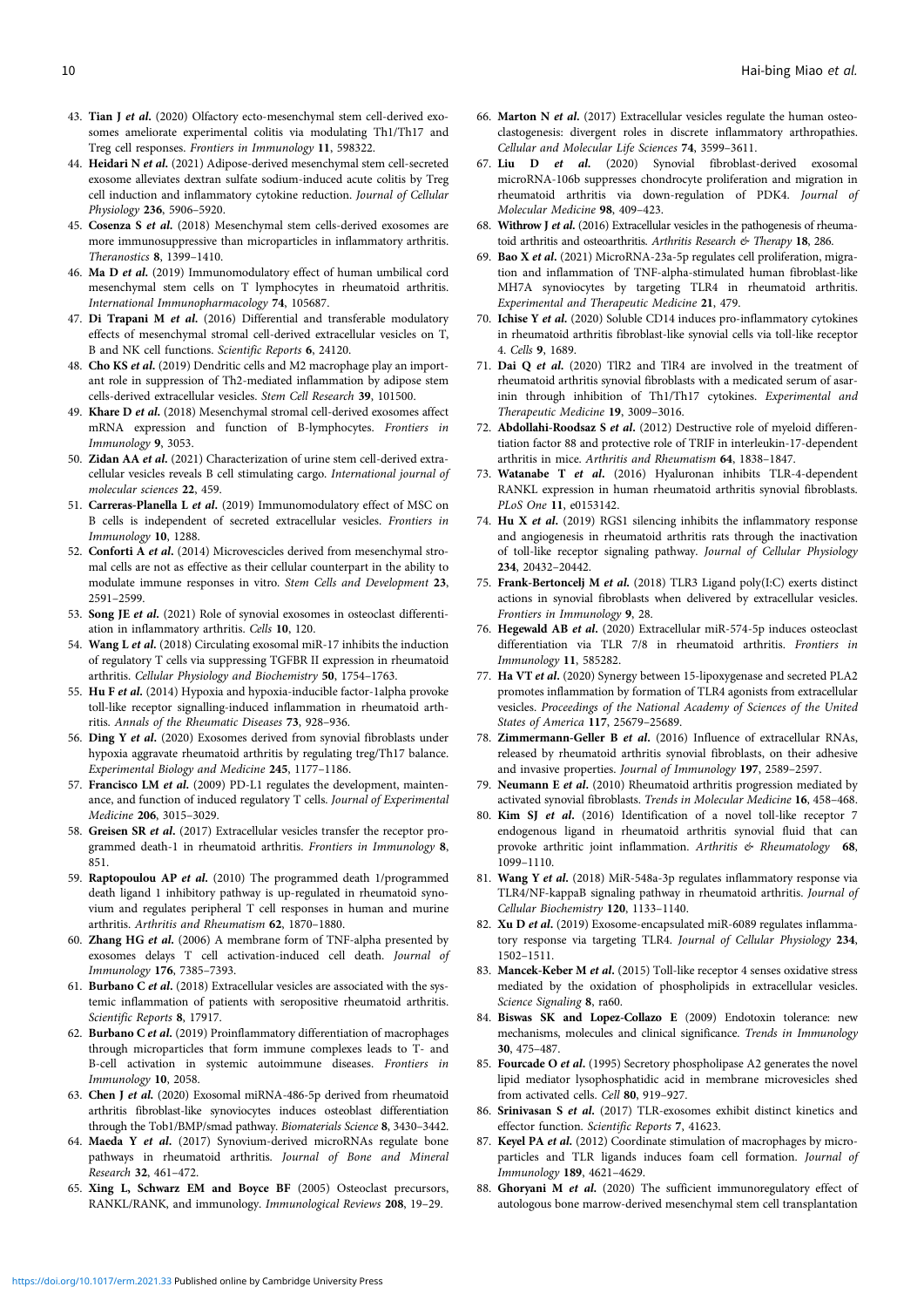<span id="page-10-0"></span>on regulatory T cells in patients with refractory rheumatoid arthritis. Journal of Immunology Research 2020, 3562753.

- 89. Ghoryani M et al. (2019) Amelioration of clinical symptoms of patients with refractory rheumatoid arthritis following treatment with autologous bone marrow-derived mesenchymal stem cells: a successful clinical trial in Iran. Biomedicine & Pharmacotherapy 109, 1834-1840.
- 90. Zhang J et al. (2020) Bone marrow mesenchymal stem cell-derived exosomes prevent osteoarthritis by regulating synovial macrophage polarization. Aging (Albany, NY) 12, 25138–25152.
- 91. Cosenza S et al. (2017) Mesenchymal stem cells derived exosomes and microparticles protect cartilage and bone from degradation in osteoarthritis. Scientific Reports 7, 16214.
- 92. He L et al. (2020) Bone marrow mesenchymal stem cell-derived exosomes protect cartilage damage and relieve knee osteoarthritis pain in a rat model of osteoarthritis. Stem Cell Research & Therapy 11, 276.
- 93. Xu HK et al. (2020) Multifunctional role of microRNAs in mesenchymal stem cell-derived exosomes in treatment of diseases. World Journal of Stem Cells 12, 1276–1294.
- 94. Zheng J et al. (2020) Bone marrow-derived mesenchymal stem cellssecreted exosomal microRNA-192-5p delays inflammatory response in rheumatoid arthritis. International Immunopharmacology 78, 105985.
- 95. Meng Q and Qiu B (2020) Exosomal microRNA-320a derived from mesenchymal stem cells regulates rheumatoid arthritis fibroblast-like synoviocyte activation by suppressing CXCL9 expression. Frontiers in Physiology 11, 441.
- 96. Chen Z et al. (2018) Therapeutic potential of mesenchymal cell-derived miRNA-150-5p-expressing exosomes in rheumatoid arthritis mediated by the modulation of MMP14 and VEGF. Journal of Immunology 201, 2472–2482.
- 97. Su Y et al. (2021) Mesenchymal stem cell-originated exosomal lncRNA HAND2-AS1 impairs rheumatoid arthritis fibroblast-like synoviocyte activation through miR-143-3p/TNFAIP3/NF-kappaB pathway. Journal of Orthopaedic Surgery and Research 16, 116.
- 98. Gonzalez-Rey E et al. (2010) Human adipose-derived mesenchymal stem cells reduce inflammatory and T cell responses and induce regulatory T cells in vitro in rheumatoid arthritis. Annals of the Rheumatic Diseases 69, 241–248.
- 99. Alvaro-Gracia JM et al. (2017) Intravenous administration of expanded allogeneic adipose-derived mesenchymal stem cells in refractory rheumatoid arthritis (Cx611): results of a multicentre, dose escalation, randomised, single-blind, placebo-controlled phase Ib/IIa clinical trial. Annals of the Rheumatic Diseases 76, 196–202.
- 100. Tsujimaru K et al. (2020) Extracellular microvesicles that originated adipose tissue derived mesenchymal stem cells have the potential ability to improve rheumatoid arthritis on mice. Regenerative Therapy 15, 305– 311.
- 101. Blazquez R et al. (2014) Immunomodulatory potential of human adipose mesenchymal stem cells derived exosomes on in vitro stimulated T cells. Frontiers in Immunology 5, 556.
- 102. Serejo TRT et al. (2019) Assessment of the immunosuppressive potential of INF-gamma licensed adipose mesenchymal stem cells, their secretome and extracellular vesicles. Cells 8, 22.
- 103. Fathollahi A et al. (2021) Intranasal administration of small extracellular vesicles derived from mesenchymal stem cells ameliorated the experimental autoimmune encephalomyelitis. International Immunopharmacology 90, 107207.
- 104. Jafarinia M et al. (2020) Therapeutic effects of extracellular vesicles from human adipose-derived mesenchymal stem cells on chronic experimental autoimmune encephalomyelitis. Journal of Cellular Physiology 235, 8779–8790.
- 105. Heo JS, Choi Y and Kim HO (2019) Adipose-derived mesenchymal stem cells promote M2 macrophage phenotype through exosomes. Stem Cells International 2019, 7921760.
- 106. Domenis R et al. (2018) Pro inflammatory stimuli enhance the immunosuppressive functions of adipose mesenchymal stem cells-derived exosomes. Scientific Reports 8, 13325.
- 107. Bolandi Z et al. (2020) Adipose derived mesenchymal stem cell exosomes loaded with miR-10a promote the differentiation of Th17 and Treg from naive CD4(+) T cell. Life Sciences 259, 118218.
- 108. Wang ZG et al. (2020) Comprehensive proteomic analysis of exosomes derived from human bone marrow, adipose tissue, and umbilical cord mesenchymal stem cells. Stem Cell Research & Therapy 11, 511.
- 109. Li Q et al. (2021) The tissue origin effect of extracellular vesicles on cartilage and bone regeneration. Acta Biomaterialia 125, 253–266.
- 110. Woo CH et al. (2020) Small extracellular vesicles from human adiposederived stem cells attenuate cartilage degeneration. Journal of Extracellular Vesicles 9, 1735249.
- 111. Wang L et al. (2019) Efficacy and safety of umbilical cord mesenchymal stem cell therapy for rheumatoid arthritis patients: a prospective phase I/ II study. Drug Design, Development and Therapy 13, 4331–4340.
- 112. Park EH et al. (2018) Intravenous infusion of umbilical cord bloodderived mesenchymal stem cells in rheumatoid arthritis: a phase Ia clinical trial. Stem Cells Translational Medicine 7, 636–642.
- 113. Miranda JP et al. (2019) The secretome derived from 3D-cultured umbilical cord tissue MSCs counteracts manifestations typifying rheumatoid arthritis. Frontiers in Immunology 10, 18.
- 114. Yan L and Wu X (2020) Exosomes produced from 3D cultures of umbilical cord mesenchymal stem cells in a hollow-fiber bioreactor show improved osteochondral regeneration activity. Cell Biology and Toxicology 36, 165–178.
- 115. Jiang S et al. (2021) Enhancement of acellular cartilage matrix scaffold by Wharton's jelly mesenchymal stem cell-derived exosomes to promote osteochondral regeneration. Bioactive Materials 6, 2711–2728.
- 116. Rui K et al. (2016) Olfactory ecto-mesenchymal stem cells possess immunoregulatory function and suppress autoimmune arthritis. Cellular & Molecular Immunology 13, 401–408.
- 117. Wang R et al. (2020) Role of gingival mesenchymal stem cell exosomes in macrophage polarization under inflammatory conditions. International Immunopharmacology 81, 106030.
- 118. Zhang Y et al. (2021) Effect of gingival mesenchymal stem cell-derived exosomes on inflammatory macrophages in a high-lipid microenvironment. International Immunopharmacology 94, 107455.
- 119. Zhu Y et al. (2017) Comparison of exosomes secreted by induced pluripotent stem cell-derived mesenchymal stem cells and synovial membrane-derived mesenchymal stem cells for the treatment of osteoarthritis. Stem Cell Research & Therapy 8, 64.
- 120. Zavatti M et al. (2020) Comparison of the therapeutic effect of amniotic fluid stem cells and their exosomes on monoiodoacetate-induced animal model of osteoarthritis. Biofactors 46, 106–117.
- 121. Gatti M et al. (2020) Amniotic fluid stem cell-derived extracellular vesicles counteract steroid-induced osteoporosis in vitro. International Journal of Molecular Sciences 22, 38.
- 122. Guo SC et al. (2016) Exosomes from human synovial-derived mesenchymal stem cells prevent glucocorticoid-induced osteonecrosis of the femoral head in the Rat. International Journal of Biological Sciences 12, 1262–1272.
- 123. Ma B et al. (2016) Combining exosomes derived from immature DCs with donor antigen-specific Treg cells induces tolerance in a rat liver allograft model. Scientific Reports 6, 32971.
- 124. Pang XL et al. (2019) Immature dendritic cells derived exosomes promotes immune tolerance by regulating T cell differentiation in renal transplantation. Aging (Albany, NY) 11, 8911–8924.
- 125. Bu N et al. (2015) Immature dendritic cell exosomes suppress experimental autoimmune myasthenia gravis. Journal of Neuroimmunology 285, 71–75.
- 126. Tkach M et al. (2017) Qualitative differences in T-cell activation by dendritic cell-derived extracellular vesicle subtypes. EMBO Journal 36, 3012–3028.
- 127. Bianco NR et al. (2009) Therapeutic effect of exosomes from indoleamine 2,3-dioxygenase-positive dendritic cells in collagen-induced arthritis and delayed-type hypersensitivity disease models. Arthritis and Rheumatism 60, 380–389.
- 128. Kim SH et al. (2007) Effective treatment of inflammatory disease models with exosomes derived from dendritic cells genetically modified to express IL-4. Journal of Immunology 179, 2242–2249.
- 129. Kim SH et al. (2006) Exosomes derived from genetically modified DC expressing FasL are anti-inflammatory and immunosuppressive. Molecular Therapy 13, 289–300.
- 130. Kim SH et al. (2005) Exosomes derived from IL-10-treated dendritic cells can suppress inflammation and collagen-induced arthritis. Journal of Immunology 174, 6440–6448.
- 131. Cai Z et al. (2012) Immunosuppressive exosomes from TGF-beta1 gene-modified dendritic cells attenuate Th17-mediated inflammatory autoimmune disease by inducing regulatory T cells. Cell Research 22, 607–610.